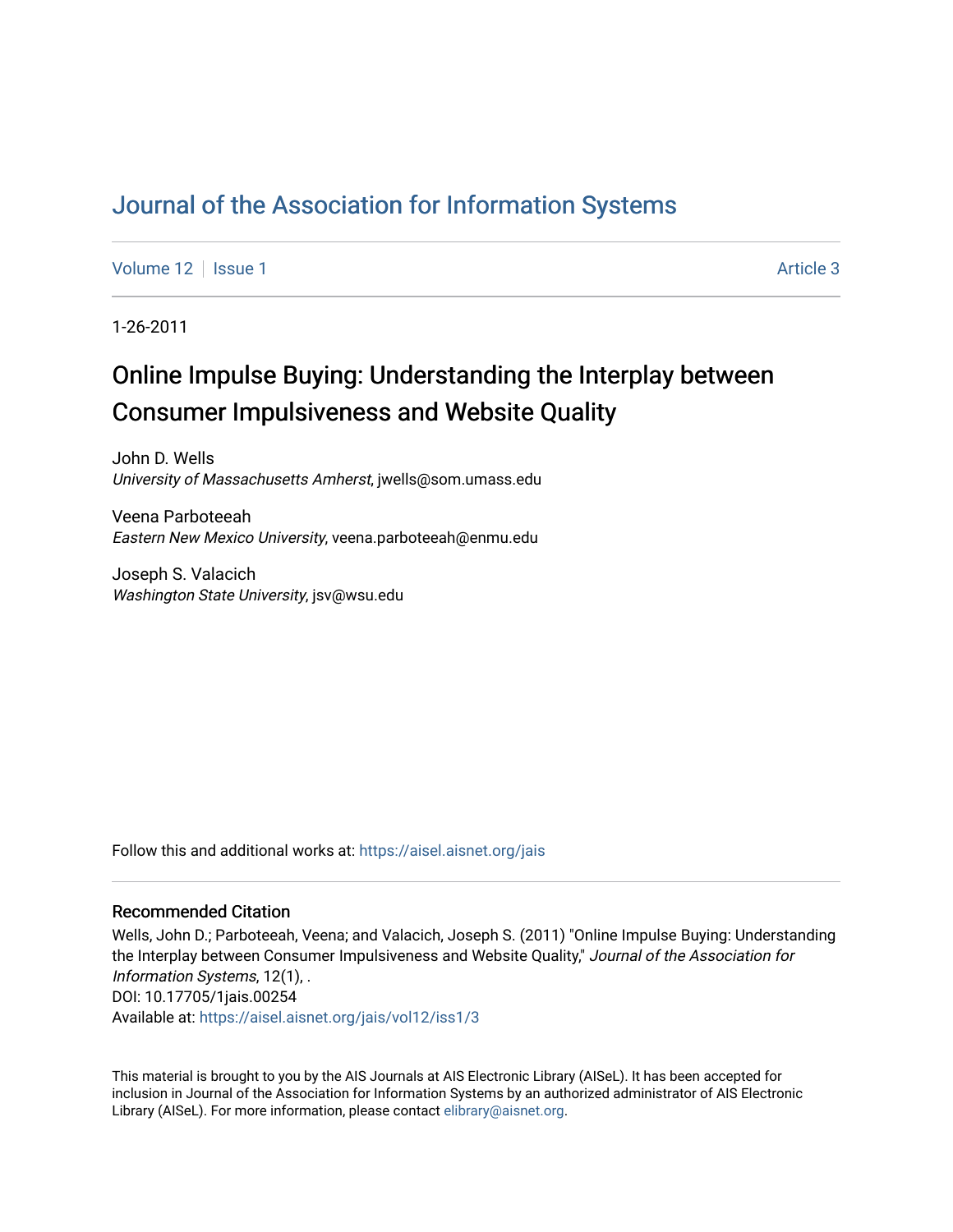# Journal of the Association<br>for Information Systems

**Research Article**

**Online Impulse Buying: Understanding the Interplay between Consumer Impulsiveness and Website Quality\***

**John D. Wells**  University of Massachusetts Amherst jwells@som.umass.edu

**Veena Parboteeah**  Eastern New Mexico University veena.parboteeah@enmu.edu

**Joseph S. Valacich**  Washington State University jsv@wsu.edu

#### **Abstract**

With the proliferation of e-commerce, there is growing evidence that online impulse buying is an emerging *phenomenon, which has been the focus of researchers from a variety of disciplines. This paper reports on two empirical studies that examine the interplay between a consumer's inherent impulsiveness to buy and website quality. Specifically, consistent with past online impulse buying research, website quality manifests as an environmental cue that directly influences the likelihood that a consumer will experience an urge to buy impulsively. Further, highly impulsive consumers can be both positively and negatively influenced by varying degrees of website quality. Thus, while the objective quality of an e-commerce website is important, the inherent impulsiveness of a consumer is also a critical factor for understanding how and why individuals react impulsively to varying degrees of website quality. The implications of the results for both future research and the design of electronic commerce websites are discussed.* 

*Keywords: Consumer Behavior, Electronic Commerce, Environmental Psychology, Human-Computer Interface, Impulse Buying, Website Quality* 

\* Dennis Galletta was the accepting senior editor. This article was submitted on 3rd August 2009 and went through two revisions.

Volume 12, Issue 1, pp.32-56, *January* 2011

Volume 12 · Issue 1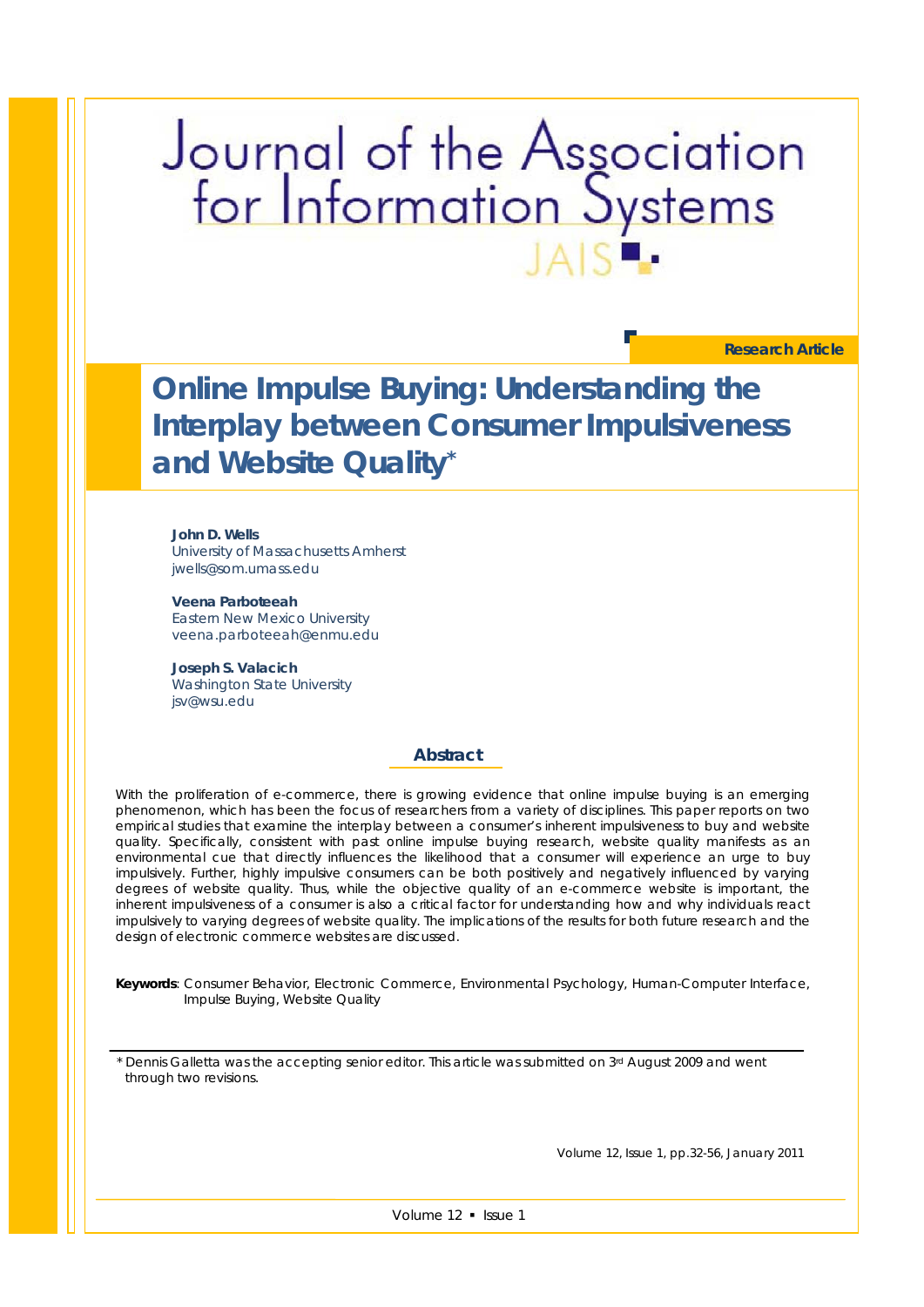# **Online Impulse Buying: Understanding the Interplay between Consumer Impulsiveness and Website Quality**

# **1. Introduction**

The continued growth of business-to-consumer (B2C) electronic commerce (e-commerce) has led to a number of research studies aimed at understanding how traditional offline consumer behavior manifests in an e-commerce domain, including establishing trust (Gefen et al., 2003) or evaluating/experiencing products (Jiang and Benbasat, 2004). In offline contexts, one such behavior, impulse buying, can account for between 30 and 50 percent of all retail sales (Hausman, 2000), and even in the aftermath of the 2008 recession, a sample of female shoppers revealed that 60 percent of those surveyed had engaged in an impulse purchase (Dolliver, 2009). Given the prominence of impulse buying in offline retail environments, impulse buying has been identified as a phenomenon that is also prevalent in online contexts (Li et al., 1999).

Generally speaking, impulse buying has been studied from two key perspectives: the state of mind created by the shopping environment (Rook, 1987) or a specific personality trait inherent to the individual consumer (Rook and Fisher, 1995). Building on this prior work, researchers have leveraged both perspectives when investigating online impulse buying. For instance, various environmental cues have been observed to affect a consumer's state of mind (i.e., cognitive or affective reactions) that can positively or negatively influence the urge to buy impulsively (Parboteeah et al., 2009). Alternatively, other researchers have investigated the effect of a consumer's inherent impulsiveness on the intention to conduct online purchases (Zhang et al., 2006). Such studies have advanced our knowledge of online impulse buying, with the former providing solid empirical evidence that the quality of the website (i.e., environmental cue) can influence a consumer's propensity to engage in online impulse buying and the latter study indicating that a consumer's impulsiveness (i.e., individual trait) can lead to more online purchases. Yet, these studies (and other related work) have yet to carefully examine the respective influence of traits (e.g., consumer impulsiveness) and states (e.g., website quality) on impulsive buying behavior.

Some researchers have argued that analyzing any human behavior using this dichotomy of trait versus state may result in an oversimplified, one-sided view of the behavior at hand (Hertzog and Nesselroade, 1987). For instance, traits, by themselves, are not always a good predictor of behavior, because human behavior is often dependent on how individuals react to specific circumstances within a given context (i.e., state) (Mischel, 1973). Yet, an individual's state of mind at any given point in time is inherently volatile, making it less reliable as a consistent predictor of behaviors (Hertzog and Nesselroade, 1987). Thus, to gain a more comprehensive understanding of online impulse buying, the interaction between these two perspectives should be considered (Steyer et al., 1999). However, to our knowledge, there has yet to be a study that investigates the simultaneous, relative effects of state and trait on online impulsive behavior. Therefore, the goal of this paper is to fill this gap in the impulse buying literature by A) examining the respective impact of traits and states on a consumer's propensity to engage in online impulse buying and B) carefully qualifying the interplay between a consumer's inherent predisposition to be impulsive and his or her specific state of mind when engaged in an online buying context.

The rest of the paper is structured as follows. First, we provide a review of relevant theory. Next, we present the research model and hypothesis development. This is followed by a description of two research studies we designed to empirically test the research model and hypotheses as well as a brief presentation of the results. The paper concludes by outlining the implications of this study for theory and practice as well as its limitations and conclusions.

# **2. Theoretical Review**

Impulse buying has been defined as "a purchase that is unplanned, the result of an exposure to a stimulus, and decided on the spot" (Piron, 1991, p. 512). Beatty and Ferrell (1998) provide a more extensive definition in that impulse buying is considered to be "a sudden and immediate purchase with no pre-shopping intentions either to buy the specific product category or to fulfill a specific buying task. The behavior occurs after experiencing an urge to buy and it tends to be spontaneous and without a lot of reflection (i.e., it is 'impulsive')" (p. 170).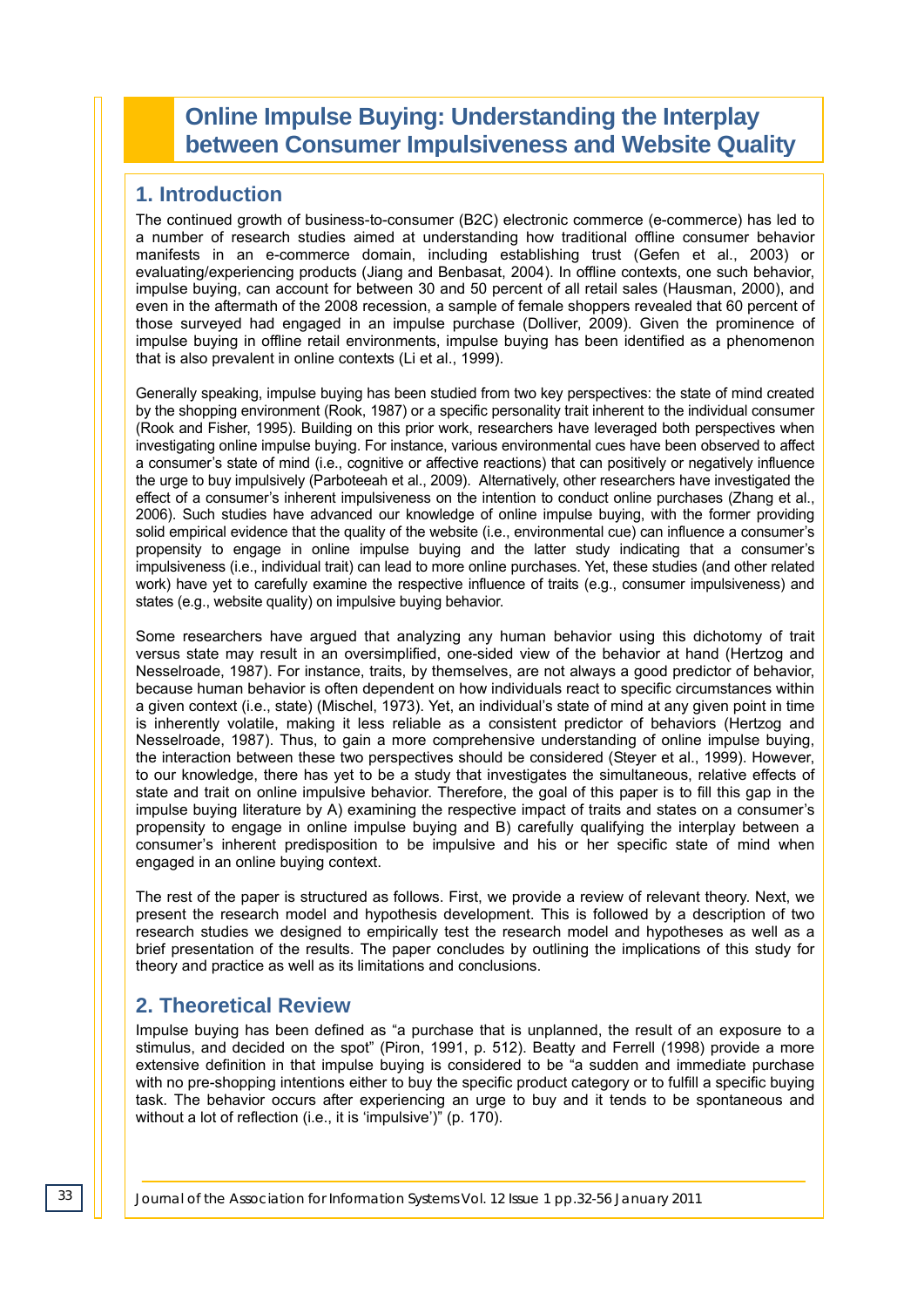Stern (1962) has identified different types of impulse purchases, namely pure, reminder, suggestive, and planned impulse purchases. Consistent with the preceding definition, a pure impulse purchase occurs when an individual makes an unplanned purchase after exposure to a stimulus. This type of impulse purchase is characterized by a total lack of planning before the purchase occurs, and represents a novelty purchase that breaks a normal buying pattern. In an online context, idly browsing through iTunes to kill some time, without an a priori shopping goal, and deciding to purchase a song would be considered a pure impulse purchase. A reminder impulse purchase occurs when an individual makes a purchase only after being prompted by seeing the product or some other relevant cue. The individual did not plan to make a purchase until he or she remembered a previous experience with or a need for the product when exposed to it. For instance, a reminder impulse purchase would be if an individual purchases a fragrance product at www.macys.com after seeing it on the website and realizing that he or she is running out of that product. In contrast to a reminder impulse purchase, a suggestive impulse purchase occurs when an individual visualizes a need for a product after seeing it for the first time (i.e., the individual had neither prior knowledge of nor desire for the product). For instance, an unplanned purchase of a new product made at www.amazon.com based on the recommendations of the website would be considered a suggestive impulse purchase. Finally, a planned impulse purchase is when an individual does not plan a purchase, but searches for or takes advantage of promotions. The individual goes into a shopping environment with a shopping list, but has the intention of making purchases based on coupons or promotions. Although the concept of a planned impulse purchase "may seem anomalous, it is accurate" (Stern, 1962 p. 60). For instance, such a purchase would result if an individual visited www.walmart.com on Black Friday (i.e., the Friday after Thanksgiving) in search of good deals. In this situation, an individual enters a shopping environment with little to no knowledge of certain products and no explicit intention to buy them, but may very well purchase them based on the terms of the deal (low price, free accessories, etc.). The common thread across these different types of impulse purchases is the unplanned nature of the behavior, whereby the individual buys the product impulsively after being exposed to it.

For deeper insights into any behavioral phenomenon such as online impulse buying, research in psychology has stressed a need to consider both a consumer's inherent traits and his or her current state of mind (Eysenck, 1983). Traits represent the characteristics of individuals that remain relatively stable across situations and can be used to distinguish between two individuals (Hertzog and Nesselroade, 1987). For instance, certain individuals may be inherently shy regardless of the context of the social situation. In the context of impulse buying, several researchers have studied the effect of impulsiveness on consumers' tendencies to buy impulsively, in both offline (e.g., Beatty and Ferrell, 1998) and online (e.g., Zhang et al., 2006; Zhang et al., 2007) shopping domains. Thus, when attempting to understand impulse buying behavior, it is critical to take into account an individual's inherent propensity to engage (or not engage) in such behavior.

Conversely, mental states represent attributes of individuals that tend to change depending on the environmental conditions (Hertzog and Nesselroade, 1987). States can be used to differentiate one situation in an individual's life from another situation. For instance, some individuals may be shy depending on the social situation (e.g., shy around strangers, but not family or friends). Prior research has focused on the role a consumer's current state of mind plays in impulse buying behavior, which can be influenced by both offline (e.g., store atmospherics, Rook and Fisher, 1995) and online (e.g., website characteristics, Parboteeah et al., 2009) environmental cues/factors. Thus, to understand the influence of an individual's state on impulse buying behavior, the environmental conditions have to be considered (Hertzog and Nesselroade, 1987).

Analyzing impulse buying using this dichotomy of trait versus state, however, may reveal an oversimplified, one-sided view of the phenomenon. Such a behavior can be better understood if the interaction between an individual's trait and his or her state at a certain point of time is also considered, along with the direct effect of these factors. This is the main premise of the latent statetrait theory, proposed by Steyer and colleagues (1999), which we will use as a theoretical framework for understanding impulse buying behavior. According to this theory, human behavior is dependent on an individual's traits, the characteristics of the environment (i.e., states), and the interaction between these two sets of characteristics (Steyer et al., 1999). Together, these characteristics lead to a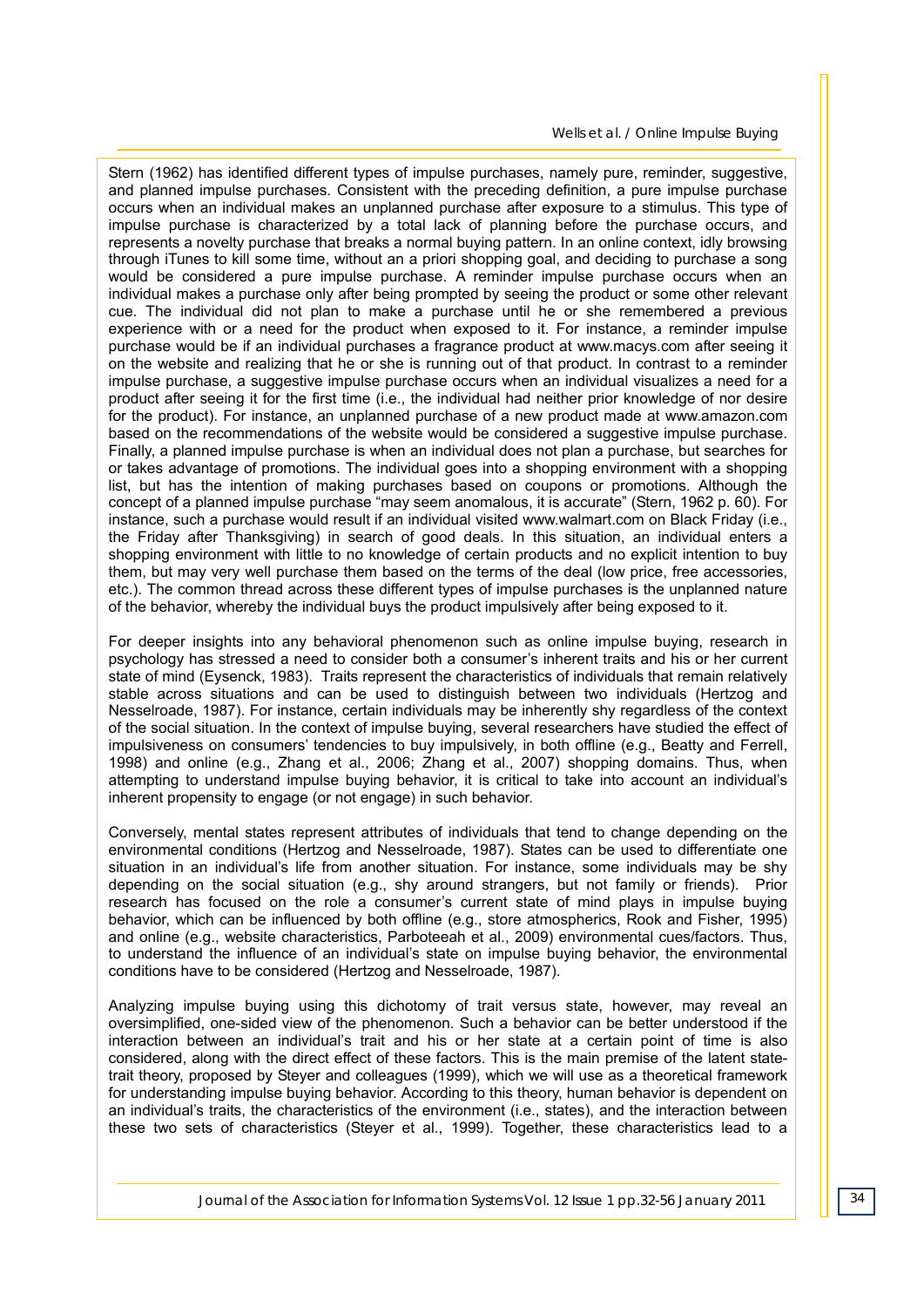psychological condition, which would vary depending on the situation or changes in the environment that the individual experiences.

Next, based on the theoretical framework proposed by Steyer et al. (1999), we review past literature on the factors that influence impulsive buying behavior, namely the individual characteristics (i.e., traits), the environmental characteristics (i.e., states), and the interaction between these two factors.

#### **2.1. Individual Characteristics**

Individuals who frequently engage in impulse purchases often share common personality traits and characteristics (Youn and Faber, 2000). For instance, age is an individual characteristic that has been found to influence impulse buying, whereby younger people tend to be more impulsive than older people (Bellenger et al., 1978). Kacen and Lee (2002) provided evidence for the relationship between culture and impulse purchases. The notion of materialism is a concept whereby an individual uses product acquisition as a self-completion strategy, and individuals who rate high on the materialism scale tend to be more impulsive (Richins and Dawson, 1992). Further, individuals who consider shopping to be a form of entertainment or who rate high on the shopping enjoyment scale are not likely to stick to a buying list and, therefore, tend to make more impulsive purchases (Beatty and Ferrell, 1998). Finally, according to the concept of self-discrepancy (Higgins, 1987), the higher the discrepancy between how an individual sees his or her self (i.e., the actual self) and how he or she would ideally wish to be (i.e., the ideal self), the more the individual is prone to use material goods to compensate for this discrepancy and, thus, the more likely he or she is to be impulsive (Dittmar et al., 1996).

While the traits mentioned in the preceding review have been studied mostly in a traditional shopping context, one trait, a consumer's impulse buying tendency or impulsiveness, has received considerable attention from researchers in both traditional and online shopping contexts. Impulsiveness has been defined as "both the tendencies (1) to experience spontaneous and sudden urges to make on-the-spot purchases and (2) to act on these felt urges with little deliberation or evaluation of consequence" (Beatty and Ferrell, 1998, p. 174). In a traditional retail context, for example, individuals who rated higher on the impulsiveness scale have been found to be more likely to experience urges to buy impulsively and to act on these urges (Beatty and Ferrell, 1998). In an online context, impulsiveness has also been found to positively influence the intention to shop online (Zhang et al., 2006). Yet, a consumer's inherent impulsiveness is only one side of the story. Next, in line with the latent state-trait theory, we review literature that examines the direct effect of the state, or the characteristics of the online environment, on the urge to buy impulsively.

#### **2.2. Environmental Characteristics**

Cues from the environment have also been found to influence impulse buying in that an individual may experience the urge to buy impulsively when he or she is stimulated by certain circumstantial factors during a shopping interaction (e.g., store atmospherics such as lighting, music, etc.) (Youn and Faber, 2000). In a traditional shopping context, marketers manipulate atmospheric cues in retail settings to trigger impulse purchases (Rook and Fisher, 1995). Similarly, in an online context, several researchers have examined the characteristics of the online environment that lead to impulse purchases (e.g., Adelaar et al., 2003; Kukar-Kinney et al., 2009; Parboteeah et al., 2009). Such environmental cues often manifest themselves as various website characteristics that influence the consumer's behavior. Collectively, these characteristics represent the many facets of website quality (Loiacono et al., 2007). Eroglu and colleagues (2001) proposed a categorization of these characteristics, such that the online environment consists of high task-relevant and low task-relevant cues. High-task-relevant cues include "all the site descriptors which facilitate and enable the consumer's shopping goal attainment" (Eroglu et al., 2001, p. 179-180). Examples of such cues include security, download delay, and navigability. In contrast, low-task-relevant cues are crucial in creating "an atmosphere that has the potential to make the shopping experience more pleasurable", but are "relatively inconsequential to the completion of the shopping task" (Eroglu et al., 2001, p. 180). Examples of such cues include visual appeal or website pleasantness.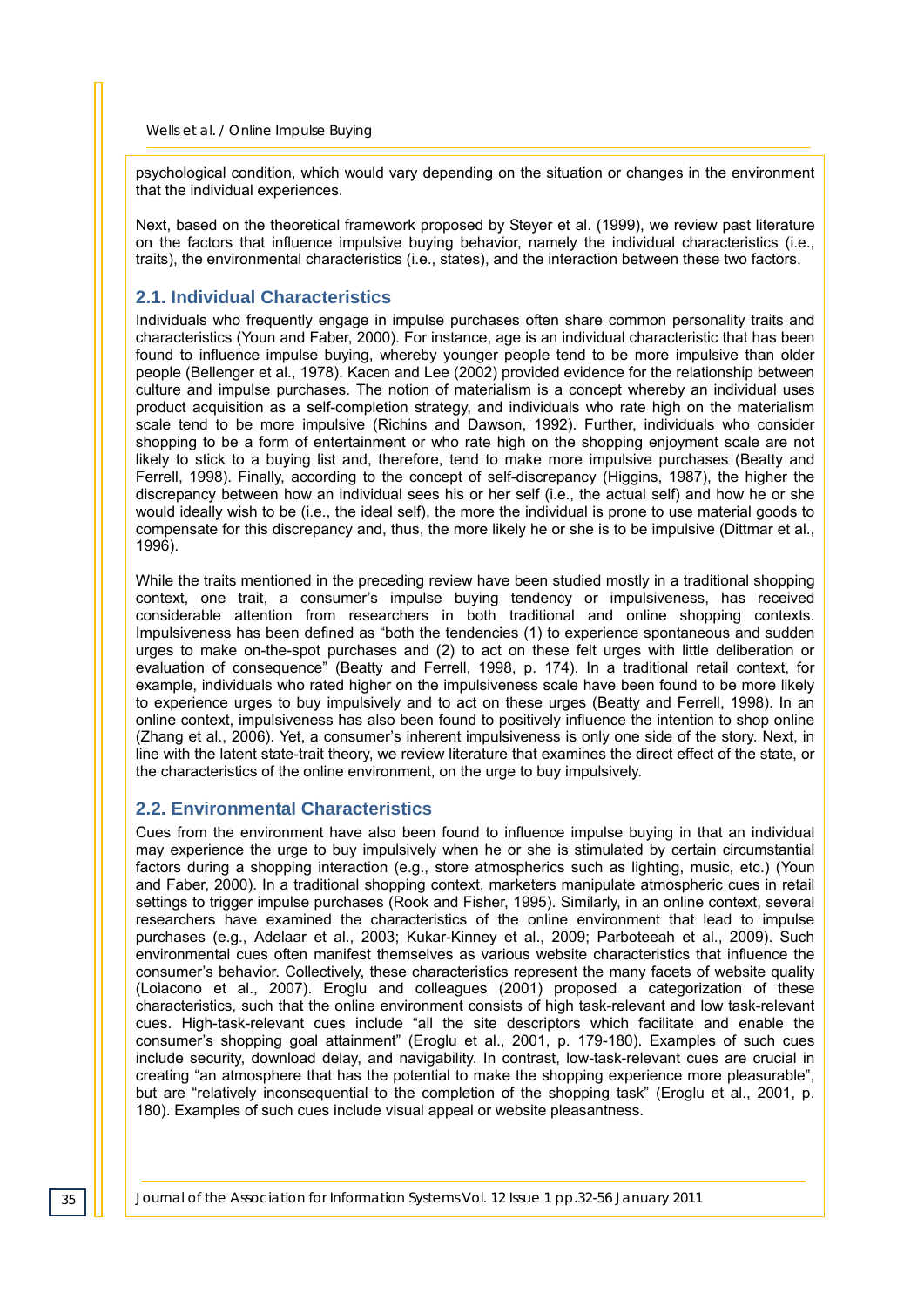Website quality, thus, depends on the presence of these various characteristics (Wolfinbarger and Gilly, 2003). All websites contain high and low task-relevant cues at differing levels (Valacich et al., 2007). As such, a website that provides environmental cues (i.e., both high and low task-relevant cues) at a high quality level constitutes an online interface of high quality, while a website of poorer quality includes lower quality environmental cues. High quality environmental cues have been found to influence online impulse buying (Parboteeah et al., 2009). Yet, what warrants further examination is how the interplay between an online consumer's inherent impulsiveness (i.e., trait) and high quality environmental cues (i.e., state of mind) influences impulsive buying behavior.

#### **2.3. Examining the Influence of both Individual and Environmental Characteristics**

In an offline context, Youn and Faber (2000) studied the effect of both individual traits and environmental cues on impulse buying. In addition to finding main effects for traits and states on impulse buying, they also found that individuals who are impulsive in nature (i.e., impulsivity as a trait) tend to be more reactive to environmental cues (i.e., states), such as advertisements and promotional gifts. However, these results were based on a survey methodology, where subjects were prompted to recall what factors increased or decreased the likelihood that they would be involved in an impulse purchase. Consequently, they call for further research that uses more controlled methods and refined theoretical development to study the interactive effects of personality traits and environmental cues. Despite this call, no known prior research has investigated the interactive effects of these two factors on impulse buying in a controlled environment. Therefore, we pursue this opportunity by examining the interactive effect of personality traits and environmental cues in an online shopping context.

#### **2.4. Urge to Buy Impulsively**

When it comes to impulse buying, the consumer's reaction can be two-fold. First, regardless of the impetus (e.g., individual trait or environmental cue), an individual may feel a sudden, spontaneous urge to buy the product (Rook, 1987). The urge to buy impulsively has been defined as "the state of desire that is experienced upon encountering an object in the environment" (Beatty and Ferrell, 1998, p. 172) and has been described as a state that is hedonically complex, sudden, sometimes irresistible, and persistent (Piron, 1991). Next, the individual decides whether or not to act on the urge by purchasing the object of interest. In other words, the impulse purchase occurs only after the individual first experiences the urge to buy impulsively (Rook, 1987). While not all impulsive urges are acted upon, the more urges experienced, the higher the likelihood that an impulse purchase will occur (Beatty and Ferrell, 1998).

Capturing actual impulsive behavior in controlled settings has proven to be quite challenging for researchers (Luo, 2005). Generally, individuals are less inclined to engage in impulse buying when they are being observed (Rook and Fisher, 1995) since impulse buying is typically considered to be an undesirable behavior (Hausman, 2000). Thus, consumer responses in controlled settings can often be biased due to the effect of social desirability (Fisher, 1993). In fact, the dearth of research in the area of impulse buying in non-online settings has been largely attributed to the difficulty in recording actual impulse purchases (Jones et al., 2003). Beatty and Ferrell (1998) also point out that it is very difficult to capture impulse purchases at the most appropriate time and in the most appropriate setting. Likewise, and consistent with these findings, research in online impulse buying has also experienced limited success in capturing actual impulse purchase behavior (Koufaris, 2002).

Given the difficulty and problematic aspects of capturing actual impulse buying behavior, many researchers have utilized the urge to buy impulsively to assess various factors likely to influence actual impulse buying behavior. In a traditional shopping context, Beatty and Ferrell (1998) posited that the urge to buy impulsively was a more accurate representation of impulse behavior. Other researchers have also found this surrogate measure to be very robust and reliable in online contexts (Adelaar et al., 2003; Dutta et al., 2003; Parboteeah et al.; 2009, Phau and Lo, 2004). Consequently, we too consider this measure as an appropriate and effective proxy for impulse buying behavior.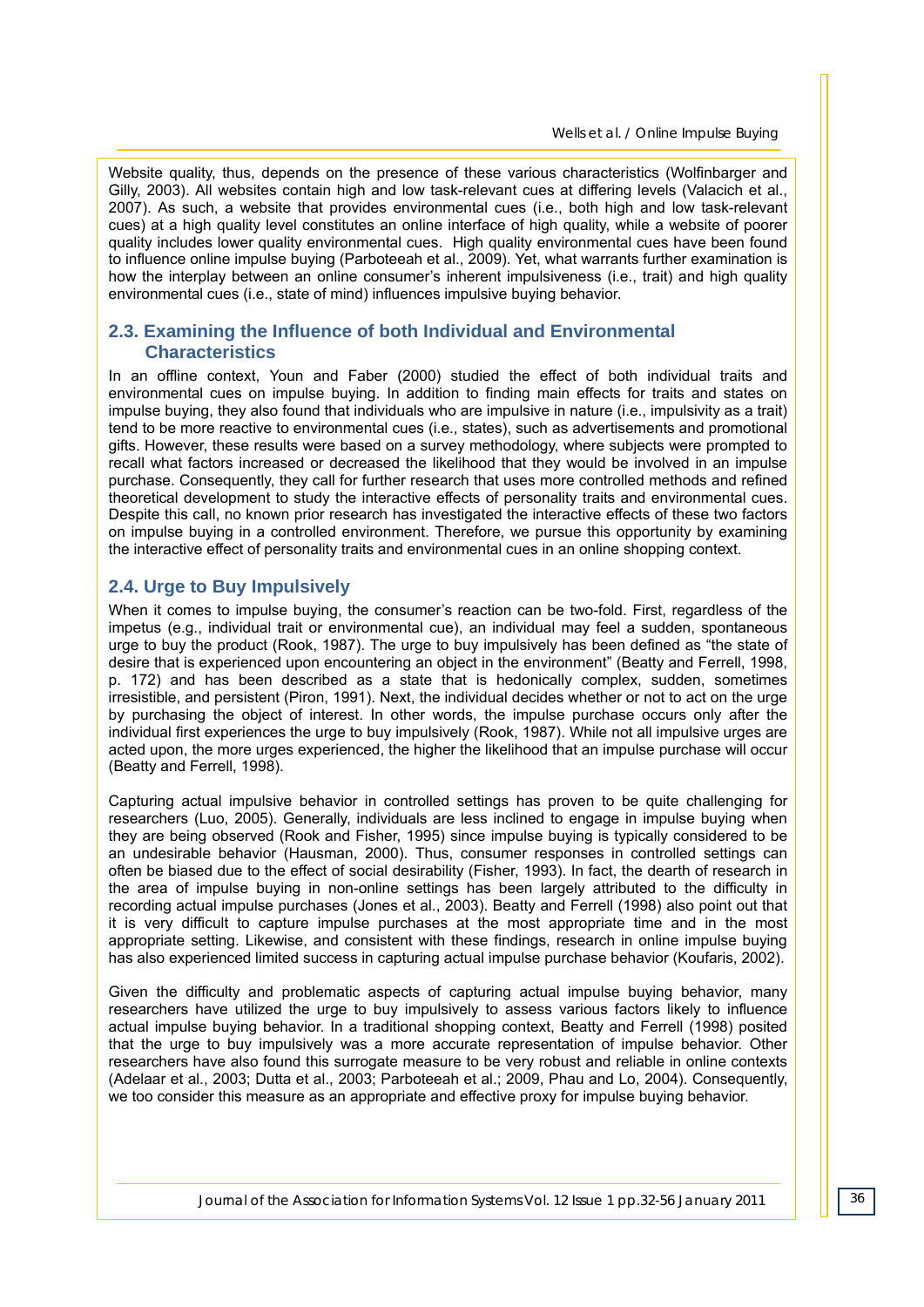## **3. Research Model and Hypothesis Development**

Based on the preceding review, we propose that impulsiveness (i.e., an individual trait), website quality (i.e., a state), and the interaction between these two factors influence the urge to buy impulsively (see Figure 1). Next, we provide detailed support and justification for each of the hypotheses in the proposed model.



#### **3.1. The Effect of Impulsiveness on the Urge to Buy Impulsively**

In both online and offline contexts, an individual trait that has received considerable attention is a consumer's impulsive buying tendency or impulsiveness. Past research has shown that individuals can differ considerably in their general tendency to be impulsive, supporting the argument that impulsiveness is a distinct individual characteristic or trait (Rook and Fisher, 1995; Weun et al., 1997). In an online context, Adelaar and colleagues (2003) propose a link between impulsiveness and impulse buying intent, yet they did not explicitly test this relationship. Subsequent research found a positive relationship between impulsiveness and the intention to shop (Zhang et al., 2006; Zhang et al., 2007). This earlier work indicates that impulsiveness seems to influence online consumer behavior, in general, yet it is not specific to online impulse buying. In a traditional shopping context, individuals who rate high on the impulsiveness scale have been found to be more likely to experience increased urges to buy impulsively (Beatty and Ferrell, 1998). Consistent with this finding, we posit that a similar relationship should exist between impulsiveness and the urge to buy impulsively in an online context.

*Hypothesis 1 (H1): Individuals with high impulsiveness will experience a stronger urge to buy impulsively compared to individuals with low impulsiveness.* 

#### **3.2. The Effect of Website Quality on the Urge to Buy Impulsively**

In addition to individual traits, environmental cues are considered a strong determinant of impulse buying (Rook and Fisher, 1995). In an online context, environmental cues have been found to be strong predictors of impulse buying (Adelaar et al., 2003; Parboteeah et al., 2009). The presence of high-quality environmental cues in an online interface increases the website's quality (Loiacono et al., 2007). In turn, different studies have demonstrated the influence of website quality on online impulse buying. For instance, Hoffman and Novak (1996) claim that a well-designed interface increases the likelihood of impulse purchases. Similarly, Wolfinbarger and Gilly (2003) demonstrate the relationship between a well designed website and increased purchase behavior. Further, subtle differences in the design of a web interface have been found to influence the level of impulse purchases at a website (Nielsen, 1999). Thus, a well designed interface or a website of high quality will increase the likelihood of impulse purchases occurring at the website, leading to the following hypothesis:

*Hypothesis 2 (H2): Perceptions of high website quality will stimulate a stronger urge to buy impulsively compared to perceptions of low website quality.*

*37 Journal of the Association for Information Systems Vol. 12 Issue 1 pp.32-56 January 2011*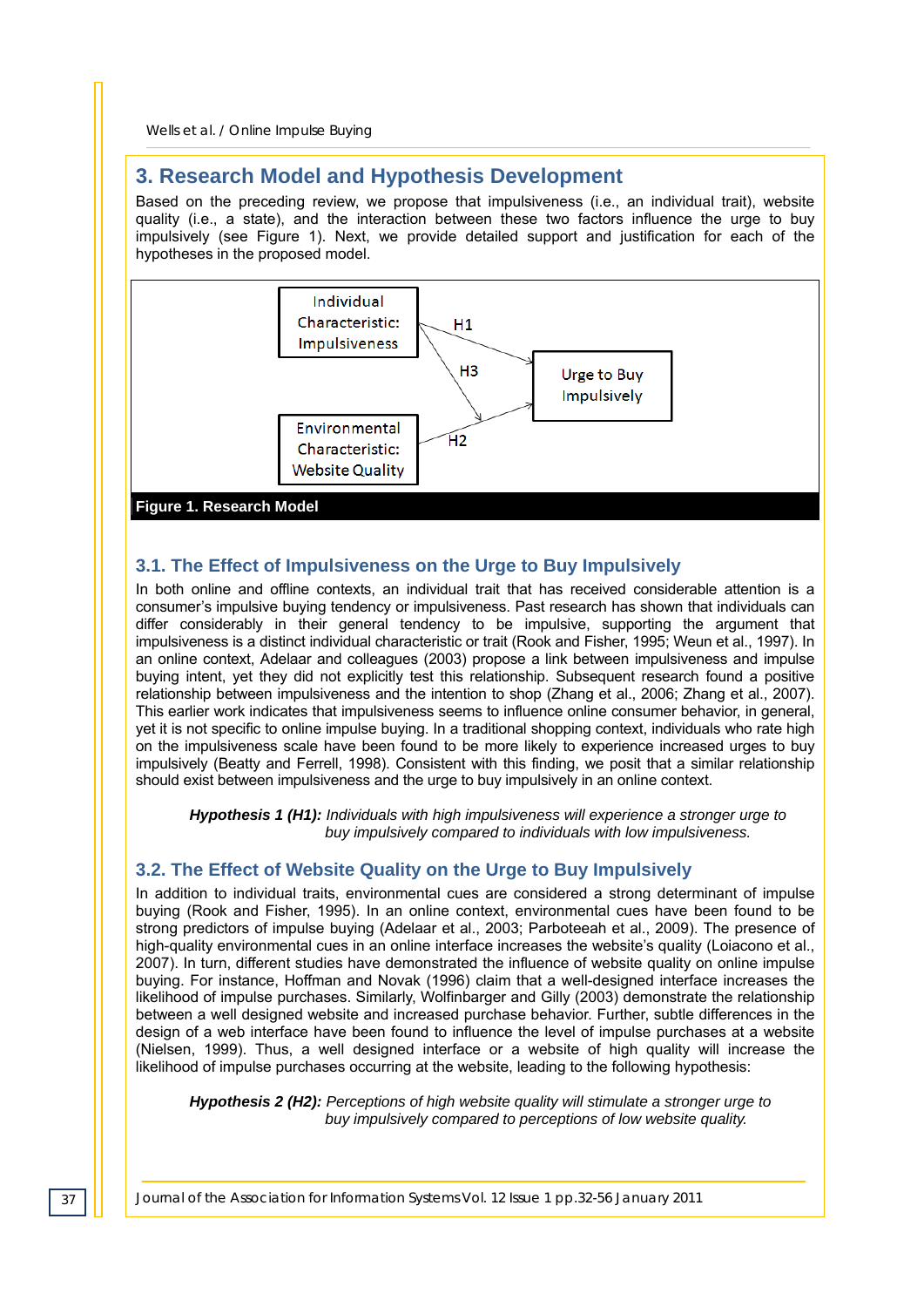### **3.3. Interaction of Impulsiveness and Website Quality on the Urge to Buy Impulsively**

As stated earlier, considering only the effect of impulsiveness OR website quality on the urge to buy impulsively would provide a limited view of this phenomenon. To gain deeper insights into online impulse buying, the interactive effect between individual characteristics and environmental characteristics should also be considered (Hertzog and Nesselroade, 1987). In a traditional shopping context, Youn and Faber (2000) demonstrate that individuals who score high on the impulsiveness scale are more responsive to environmental stimuli that induce impulse buying. Yet, in this particular study where environmental stimuli are framed as a determinant of impulsiveness, they did not study the interactive effect of environmental cues and impulsiveness on impulse buying. Also, Youn and Faber (2000) observe that individuals who rate high in impulsiveness are more sensitive to environmental cues, suggesting that these individuals will be more likely to engage in impulse buying behavior.

Next, we explain the underlying logic for why highly impulsive individuals are likely to react more strongly (i.e., affectively) to environmental cues, particularly from an impulse buying perspective. Exposure to certain stimuli (e.g., environmental cues) can lead to a variety of affective reactions that vary in their valence, ranging from negative (e.g., fear) to positive (e.g., interest) (Smith and Ellsworth, 1985). Further, a theoretical assumption for understanding individual traits (e.g., impulsiveness) is that they represent an "enduring predisposition to response to stimuli across situations" (Thatcher and Perrewe, 2002 p. 383). In turn, we expect that the valance of an individual's reaction to environmental cues (positive or negative) will lead to more magnified reaction toward an urge to buy (or not buy) impulsively. We test this logic by examining the interaction between impulsiveness and website quality on the urge to buy impulsively in an online context. We propose that, when interacting with websites of varying quality, individuals scoring high on the impulsiveness scale will be more influenced by website quality compared to those who are inherently less impulsive. Our final hypothesis follows:

*Hypothesis 3 (H3): A high degree of impulsiveness will have a stronger influence (both positively and negatively) on the relationship between website quality and the urge to buy impulsively versus a low degree of impulsiveness.* 

## **4. Method**

We designed and administered two studies to test the proposed research model and associated hypotheses. Study 1 uses a survey methodology to validate the constructs in the research model and to gain some initial insight into the interplay between website quality and impulsiveness and the ultimate effect on an individual's urge to buy impulsively. Study 2 builds on Study 1 by utilizing a controlled laboratory experiment to polarize both website quality and impulsiveness to gain a more focused understanding about how these two factors influence the urge to buy impulsively. We discuss each of these studies next.

#### **4.1. Study 1**

We designed and administered a survey to investigate the effect of website quality and impulsiveness on an individual's impulsive urge to buy online. This section outlines the subjects, measures, experimental procedures, data analysis, and results.

#### *4.1.1. Subjects*

Participants in the study included 223 undergraduate students from an introductory information systems (IS) class at a large university in the United States. Approximately 29.1 percent of the participants were female, with the average age being 20.9 years. According to the Pew Internet & American Life Project (Jones and Fox, 2009), one of the largest groups that actively engages in online shopping are Internet users between 18 and 32 years old. Thus, we feel confident that this is an appropriate sample for this particular study. Participants received course credit for participating in the study.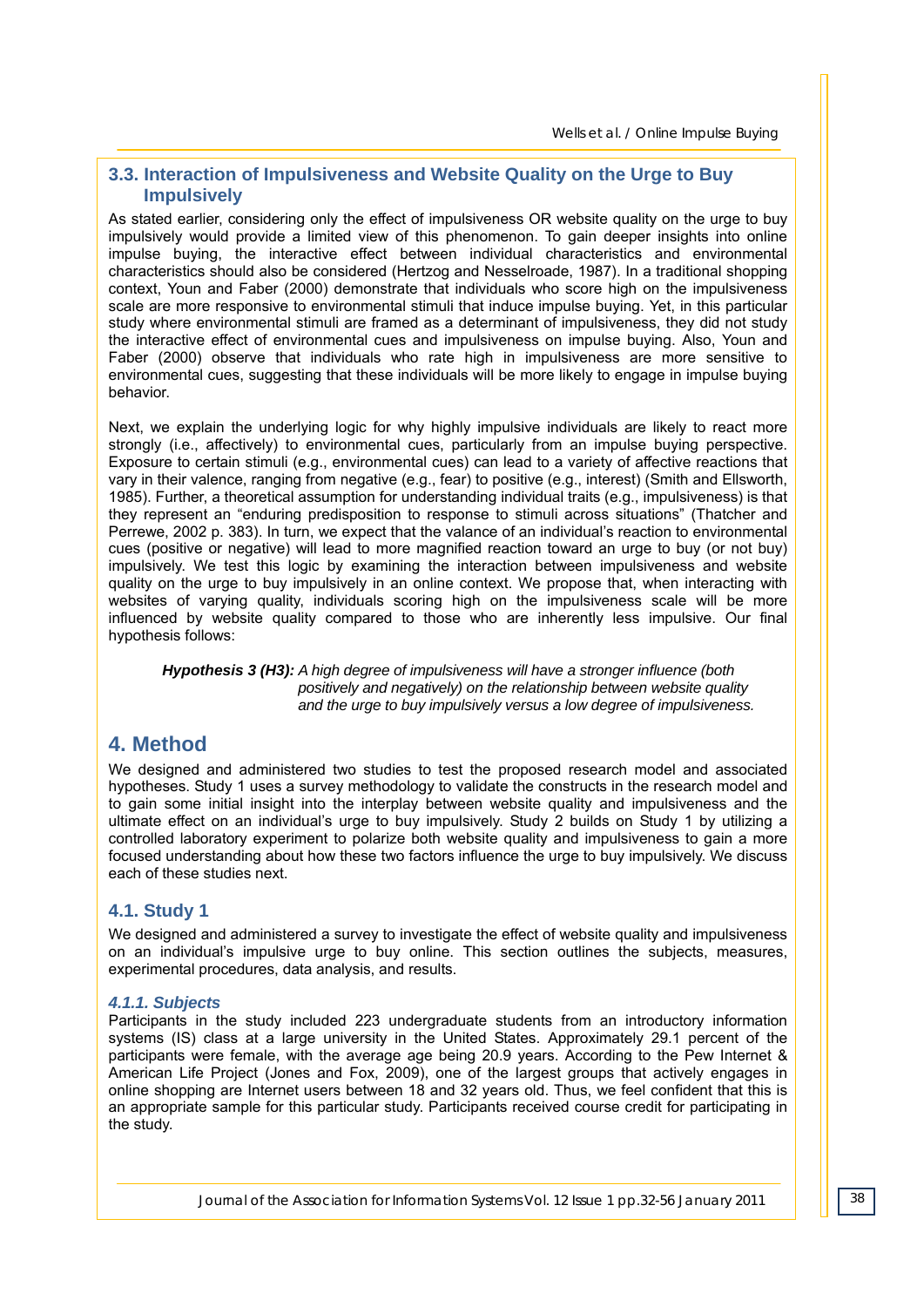#### *4.1.2. Website Quality*

We operationalized website quality (WSQ) as a continuous, perceptual variable. Further, we operationalized specific website characteristics as formative measures of WSQ. Prior literature has offered three parsimonious, yet comprehensive, categories of e-commerce interface characteristics (Kim et al., 2002; Valacich et al., 2007): structural firmness (e.g., security), functional convenience (e.g., navigability), and representational delight (e.g., visual appeal). Examples used in the IS literature that apply to these respective categories include security (Koufaris and Hampton-Sosa, 2004; Zhang et al., 2001), navigability (Palmer, 2002), and visual appeal (Tractinsky et al., 2000; Van der Heijden and Verhagen, 2004). We chose these three categories because we wanted to reflect the multi-faceted nature of the WSQ variable, instead of just offering an exhaustive list of WSQ characteristics. Further, these three categories provide a broad representation of both high (e.g., security) and low (e.g., visual appeal) task-relevant cues. We operationalized three variables as proxies, respectively, for each of these categories: security (Pavlou, 2001), navigability (Salisbury et al., 2001), and visual appeal (Loiacono et al., 2007). With the exception of overall WSQ, we adapted all measures from existing, validated scales, and all items used a nine-point Likert-type scale anchored by 1 (Very Low Quality) and 9 (Very High Quality) (see Appendix A, Exhibit A-1 for more details).

#### *4.1.3. Impulsiveness*

Subjects were asked to complete a survey designed to capture their impulsiveness. We measured an individual's inherent impulsiveness using four items that we adapted from Rook and Fisher's (1995) Buying Impulsiveness Scale (see Exhibit A-2 in Appendix A for a list of the items).

#### *4.1.4. Dependent Variable*

We operationalized the urge to buy impulsively (UBI) using an existing, validated construct (Cronbach's α = .96) (Parboteeah et al., 2009). This construct was designed to capture a consumer's current state of impulsiveness after being exposed to a website. The UBI measure utilized a ninepoint Likert-type scale anchored by 1 (Strongly Disagree) and 9 (Strongly Agree). See Exhibit A-2 in Appendix A for a list of the items.

#### *4.1.5. Control Variables*

We randomly assigned the participants to limit the likelihood that any systematic individual differences would influence the results. Further, we found no statistically significant differences in age (F(1, 218)  $= 0.075$ , p = 0.784) or gender (F(1, 218) = 0.224, p = 0.636).

#### *4.1.6. Procedures*

The study took place in a controlled setting. Before being exposed to the experiential stimuli (i.e., website), subjects were asked to complete a pre-survey to determine where they rated on the impulsiveness scale. After the pre-survey was completed, a task sheet was distributed that consisted of three steps. The first step provided the subject with a shopping scenario with a specific shopping goal. The use of scenarios in experimental settings has been found to be an effective lever for understanding impulsive behavior, which assumes that subjects will project themselves in the scenario and exhibit realistic behavior (Rook and Fisher, 1995). Similar to the Rook & Fisher (1995) scenario, we included a specific shopping goal to draw a clear distinction between impulsive and nonimpulsive buying, and such a distinction is represented in the UBI measurement items (see Exhibit A-2 in Appendix A). The scenario for Study 1 is as follows:

*You have a friend who owns some fun [SCHOOL NAME] items (e.g., flag, drink cooler, etc.). Your friend likes to tease you that he/she is a more devout [SCHOOL NAME] fan and that you don't support your school in a proper manner. So, given that you are a loyal [SCHOOL NAME] supporter, you've decided that your friend has a point and that you need to get some [SCHOOL NAME] gear as a show of your support. However, you are a student on a fairly tight budget so you can only spend so much. So, you've decided that your SHOPPING GOAL is to find some [SCHOOL NAME] gear, but limit your budget to no more than \$35 (excluding shipping and handling). So, at your earliest convenience, you plan on fulfilling this shopping goal by browsing for [SCHOOL NAME] gear via a website.*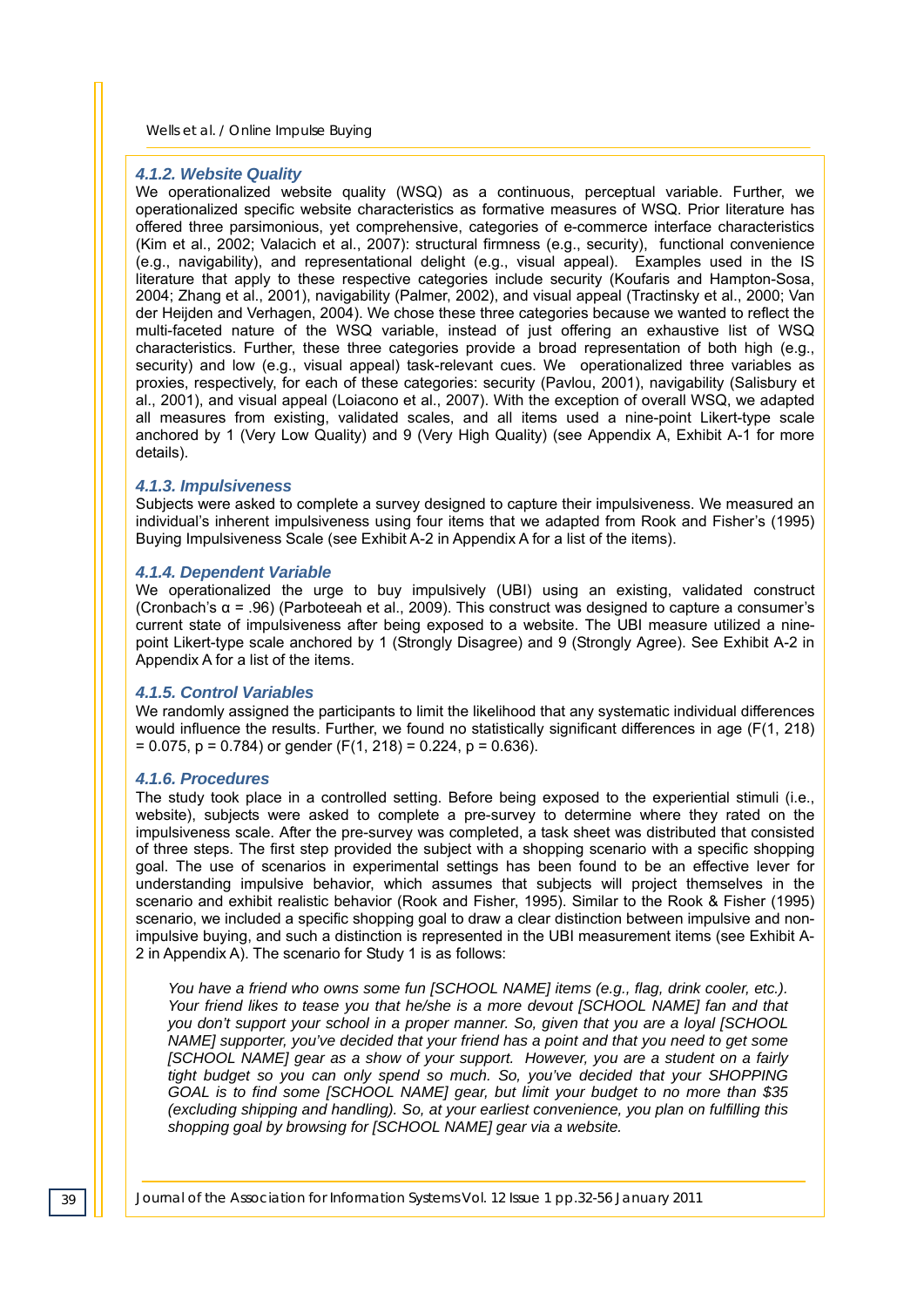In the second step, participants browsed for products offered by The College Merchandise Company on its website at www.collegeshade.com<sup>1</sup> (see Exhibit A-3 in Appendix A). After subjects finished browsing the website, they completed a survey that we administered to gather demographic, WSQ, and UBI data. At the end of the study session, the participants were debriefed, thanked, and released.

#### *4.1.7. Descriptive Statistics and Construct Validation*

Exhibit A-4 in Appendix A contains the descriptive statistics for the continuous variables used in this study. We conducted both construct validation and hypothesis testing using structural equation modeling (SEM), specifically PLS-Graph 3.0. We selected PLS given that it is a component-based SEM application that is able to support both formative constructs and interactions, both of which are represented in our research model. However, before testing the proposed hypotheses, it is necessary to carefully assess construct validity (Gerbing and Anderson, 1988). We modeled WSQ as a secondorder, formative construct that was formed by three specific characteristics of WSQ: security, navigability, and visual appeal. We utilized a multiple indicator multiple causes (MIMIC) approach (Diamantopoulos and Winklhofer, 2001) to assess how well these three formative measures loaded on the three reflective items of overall WSQ. Given that all of the constructs in our model (both firstand second-order) had reflective items, we employed the recommended guidelines for assessing PLS factorial validity (Gefen and Straub, 2005).

Exhibits A-5 and A-6 in Appendix A provide the results that support our assessment of construct validity. All constructs exhibited good reliability and were well above the recommended internal consistency threshold of 0.7 (Nunnally and Bernstein, 1994). We assessed both convergent and discriminant validity for each construct by examining two key indicators: 1) item loadings and 2) average variance extracted (AVE). For convergent validity, all items loaded on the designated construct with significance level of p < .001. Further, each construct had an AVE of at least 0.7, which exceeds the suggested minimum threshold of 0.5 (Fornell and Larcker, 1981). From a discriminant validity perspective, an examination of the factor loadings shows that all items loaded strongly on the theoretically assigned construct and were at least an order of magnitude (i.e., > .10) higher than any cross-loadings (Gefen and Straub, 2005). Further, we applied a more conservative AVE analysis to ascertain discriminant validity where the AVE was greater than any correlations of other constructs (Gefen et al., 2000).

Also, we assessed WSQ as a second-order, formative construct by examining the path coefficients from the first-order WSQ characteristics and the variance explained in overall WSQ. All path coefficients to overall WSQ were statistically significant, and the three WSQ characteristics explained 74 percent of the variance in the overall WSQ construct (see Figure 2). Of the three characteristics, visual appeal had the largest effect on WSQ, followed by security and navigability. The results suggest that the three reflective measures of WSQ are representative of the second-order construct formed by the three WSQ characteristics.

Finally, a frequent concern associated with construct validity is that any observed variance may be attributable to the method of measurement and not the operationalized constructs, which is referred to as common method bias (Podsakoff et al., 2003). A popular approach to address common method bias is Harman's single-factor test (Harman, 1976). This technique loads all the variables in a given study as an exploratory factor analysis (EFA) and examines the unrotated solution to see if A) a single factor or B) a general factor accounts for the majority of the variance (Podsakoff et al., 2003). Prior technology acceptance research has used this approach and has indicated that concerns related to common method bias are alleviated should a single or general factor fail to account for the majority of the variance in the study (Lederer et al., 2000). We employed Harman's single-factor test in our study and observed that no single or general factor accounted for the majority of the variance in our study. Thus, we were able to alleviate some of the concerns related to common method bias.

1

<sup>&</sup>lt;sup>1</sup> For Study 1, we used a live website for an actual company.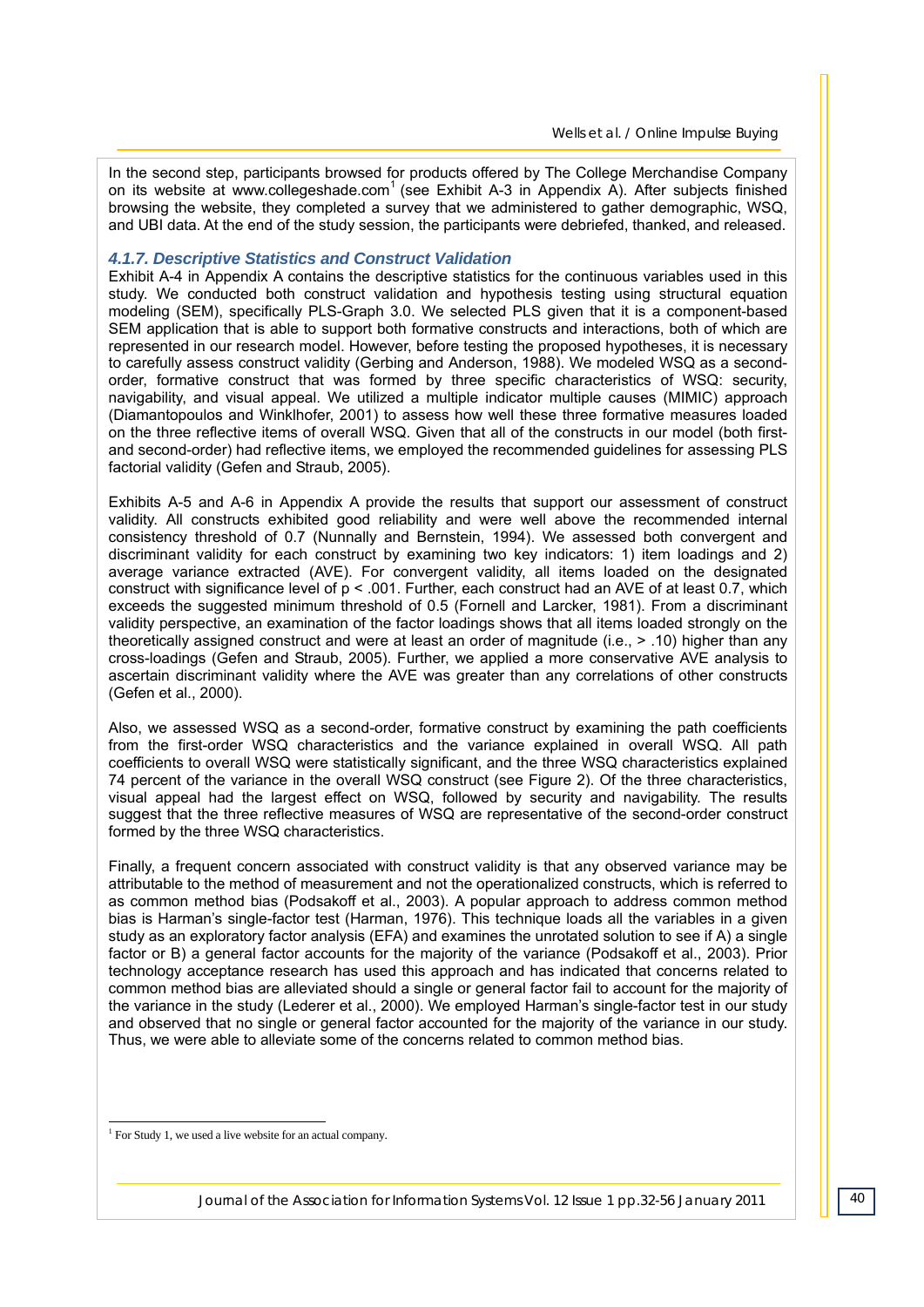



#### *4.1.8. Hypothesis Testing*

We used a structural regression model using PLS-Graph 3.0 (See Figure 2) to test the hypothesized relationships. Further, per recommended guidelines for PLS models (Andreev et al., 2009), we calculated effect sizes using the  $f^2$  value<sup>2</sup>. We found support for H1 (I -> UBI), as impulsiveness had a statistically significant effect on UBI with a path weight of .18 ( $p < .001$ ). The strength of this relationship (as indicated by  $f^2$ ) was .047, which, according to well accepted PLS guidelines<sup>3</sup>, indicates a small effect size. Results indicate support for H2 (WSQ -> UBI), as WSQ had a statistically significant effect on UBI with a path weight of .53 ( $p < .001$ ). The strength of this relationship (as indicated by  $f^2$ ) was .387, which indicates a large effect size. However, impulsiveness was observed to have a statistically insignificant moderating effect on the relationship between WSQ and UBI with a path weight of .03 (ns) with a minimal effect size (f2 = .002), thus, failing to support H3 (I\*WSQ -> UBI).

#### *4.1.9. Discussion of Study 1*

The results observed in this study provide two key insights. First, there is confirming evidence of the direct effect of WSQ on UBI (Parboteeah et al., 2009). Independent of other factors (e.g., impulsiveness), varying degrees of WSQ play a major role in influencing online consumer behavior, particularly a consumer's UBI. Second, we observed emerging evidence of the effect of consumer impulsiveness on UBI. While prior research has made tangential inferences to such an effect, the results from this study provide support for the relationship between consumer impulsiveness and UBI. It is interesting to note that consumer impulsiveness did not have the moderating effect on the relationship between WSQ and UBI that we hypothesized (i.e., H3). We can only speculate as to the underlying reasons for this effect failing to materialize. One possibility is that this study used only one website, which was generally perceived to be of reasonably high quality (see descriptive statistics in Exhibit A-4 in Appendix A). Thus, it seems plausible that the lack of sufficient variance in WSQ (i.e., WSQ was positively skewed) caused the moderating effect of impulsiveness on the WSQ→UBI relationship to be statistically insignificant. Given such an assertion, a logical next step is to extend the findings of this study to a subsequent study where WSQ is manipulated into low and high quality extremes. This is presented next.

l  $\hat{\tau}^2 f = R^2$  included  $-R^2$  excluded<sup> $/1-R^2$  included; Per Cohen, J. (1988) *Statistical Power Analysis for the Behavioral Sciences*, 2<sup>nd</sup> edition. Hillsdale, NJ:</sup> Lawrence Erlbaum Associates.

<sup>&</sup>lt;sup>3</sup> Small Effect Size:  $f^2 = .02$ , Medium Effect Size:  $f^2 = .15$ , Large Effect Size:  $f^2 = .35$ ; Per Chin, W. W. (1998) The Partial Least Squares Approach to Structural Equation Modeling, in G. A. Marcoulides (Ed.) *Modern Methods for Business Research*, Mahwah, NJ: Lawrence Erlbaum Associates, pp. 295-336.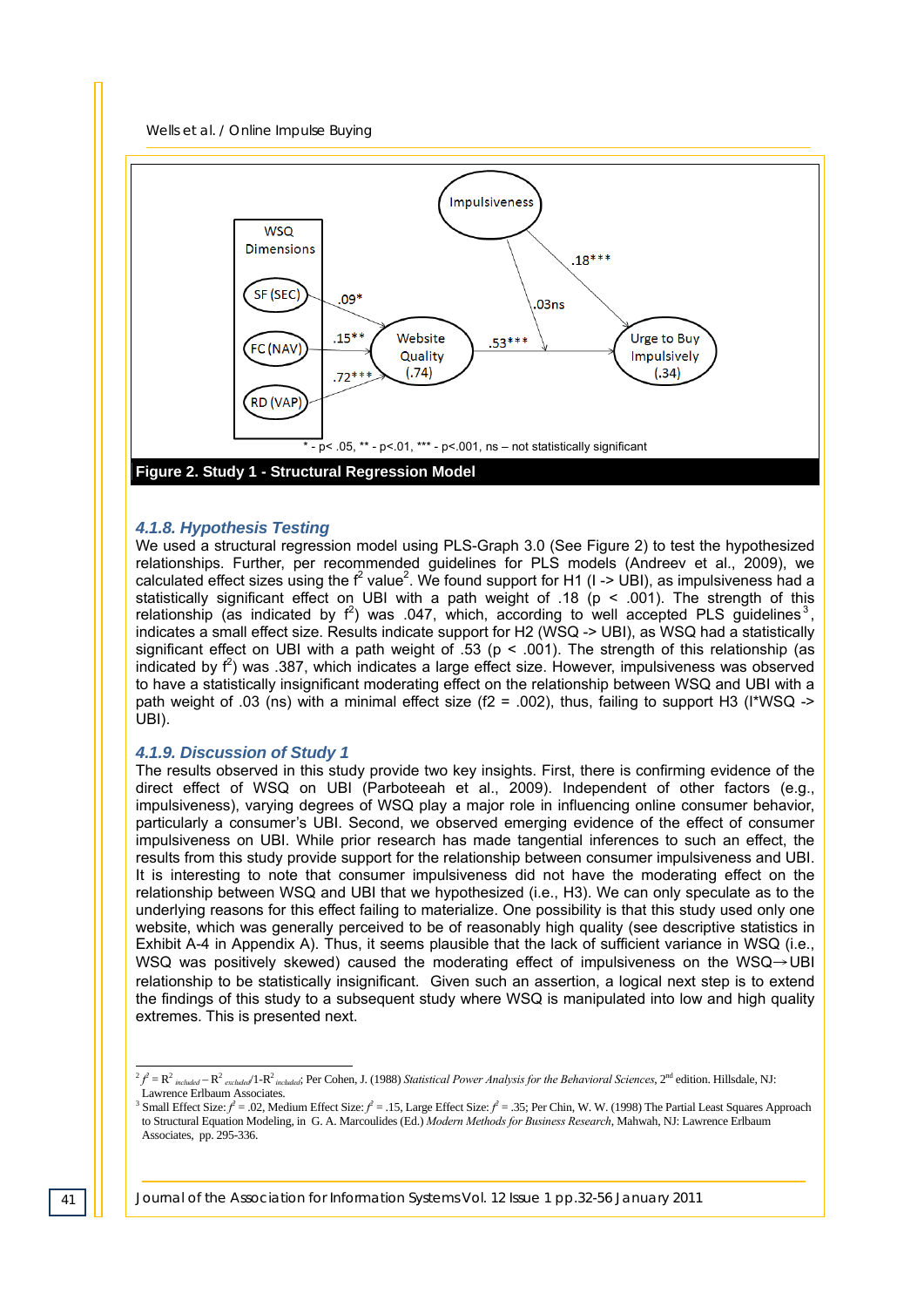#### **4.2. Study 2**

We designed and administered a  $2 \times 2$  controlled experiment to gain a deeper understanding of the interplay between WSQ (high or low) and impulsiveness (high or low) on an individual's UBI. This section outlines the subjects, measures/manipulations, experimental procedures, data analysis, and results.

#### *4.2.1. Subjects*

Participants in the study included 84 undergraduate students from an introductory IS class at a large university in the United States. Approximately 33.3 percent of the participants were female, and the average age was 20.7 years. Consistent with the rationale outlined in Study 1, participants were deemed appropriate for the study and received course credit for participation.

#### *4.2.2. Website Quality*

To operationalize website quality (WSQ), we developed two different versions of the experimental interface, where website characteristics were manipulated to create a low and high WSQ dichotomy. We used the same characteristics from Study 1 to create varying degrees of WSQ. We manipulated security via the policy statements on the website along with the inclusion of both the Truste® and Verisign® certification seals. We manipulated the website's navigability via differences in the ease of navigation and the inclusion/omission of certain convenience features such as a shopping cart. Finally, we manipulated the visual appeal of the websites by varying the use of colors (e.g., backgrounds) and graphics (e.g., color tabs for product selection). Thus, overall WSQ was polarized by manipulating the aforementioned characteristics (see sample screen shots in Exhibit B-1 in Appendix B). We measured perceived WSQ using the same items from Study 1 to capture the subjects' perceptions of WSQ when interacting with the experimental interfaces (see Appendix A, Exhibit A-1 for more details).

#### *4.2.3. Impulsiveness*

Subjects were asked to complete a survey designed to capture their impulsiveness. We maeasured an individual's inherent impulsiveness using the same items from Study 1 that were adapted from Rook and Fisher (1995) (see Exhibit A-2 in Appendix A for a list of the items).

#### *4.2.4. Dependent Variable*

The urge to buy impulsively (UBI) was operationalized using the same, validated construct used in Study 1 (Parboteeah et al., 2009). The UBI measure utilized a nine-point Likert-type scale anchored by 1 (Strongly Disagree) and 9 (Strongly Agree) (see Exhibit A-2 in Appendix A for a list of the items).

#### *4.2.5. Control Variables*

We randomly assigned the participants to limit the likelihood that any systematic individual differences would influence the results. Further, we found no statistically significant differences in age (F(1, 78) = 0.087,  $p = 0.769$  or gender (F(1, 78) = 0.498,  $p = 0.482$ ). All information and products on the interfaces were kept constant to avoid any potential confounds due to varying perceptions of product quality. Finally, we asked the participants if they had ever heard of the fictitious organization (i.e., Totebags.com) or the brand of products that were being offered (i.e., Timbuk2 totebags). Any participants who answered affirmatively to either/both questions were removed from the data set.

#### *4.2.6. Procedures*

Before the experiment, we asked subjects to complete a survey to determine where they rated on the impulsiveness scale. To dichotomize impulsiveness into two categories (i.e., high and low), we placed subjects in either a low or high impulsiveness group if their score was at least greater/less than one standard deviation (SD = 1.91) from the mean ( $M = 3.51$ ). The study took place in a controlled laboratory setting. Subjects in both the low and high impulsiveness groups were randomly assigned, yet evenly distributed, to one of the two interface treatments.

We distributed a task sheet that consisted of three steps. Similar to Study 1 and consistent with Rook and Fisher's (1995) prior work, the first step provided the subject with a scenario that consisted of a specific shopping task (i.e., creating the necessary distinction between impulsive and non- impulsive buying):

*Journal of the Association for Information Systems Vol. 12 Issue 1 pp.32-56 January 2011 42*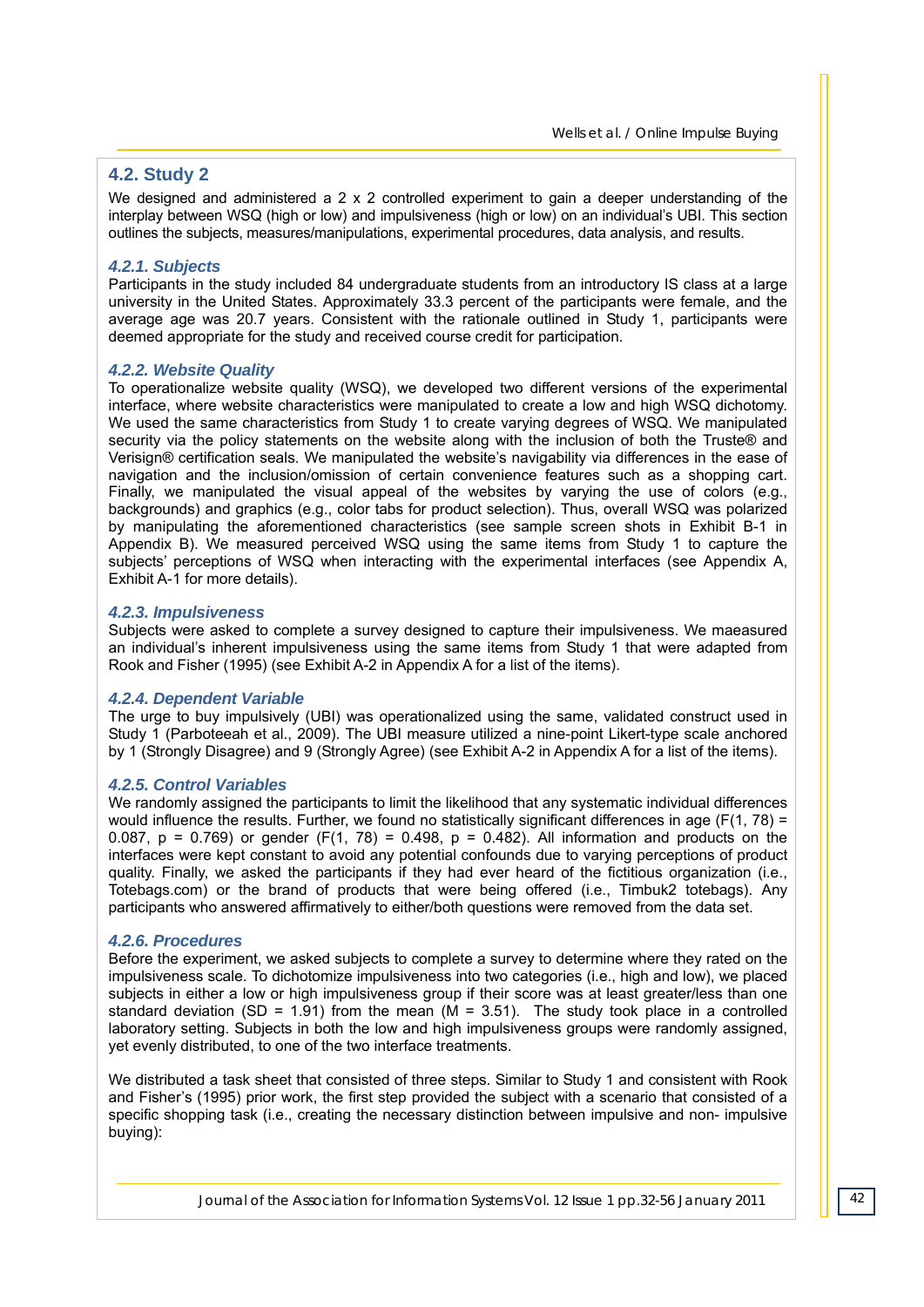*You are a college student with a part-time job. You own an older tote bag that is a little worn and isn't exactly the latest style. You have recently bought a new cell-phone and need to purchase a cell-phone holster that can be used along with the bag. You plan to spend no more than \$20 for the purchase of this new accessory and would like to get it ordered ASAP. After ordering your cell-phone holster, you would like to browse around the website to see if you can find something to replace your old, worn-out tote bag. Also, you wouldn't mind finding something that would conveniently store your MP3/iPod device. After work, you decide to browse a tote bag retailer's website to A) purchase your cell phone holster and B) browse around and look for a new bag and an MP3/iPod case.* 

The second step consisted of browsing for products offered by a fictitious tote bag retailer called Totebags.com (see Exhibit B-1 in Appendix B). After subjects finished browsing the website, the third step consisted of a survey that was administered to gather demographic, WSQ, and UBI data. At the end of the study session, the participants were debriefed, thanked, and released.

#### *4.2.7. Descriptive Statistics and Manipulation Checks*

Exhibit B-2 in Appendix B contains the descriptive statistics for the continuous variables used in this study. We collected the same measures from Study 1 to verify whether the participants accurately perceived the manipulation of website quality on the two experimental interfaces. These measures included security (Pavlou, 2001), navigability (Salisbury et al., 2001), and visual appeal (Loiacono et al., 2007), as well as perceived WSQ.

Referring to Exhibit B-3 in Appendix B, one can see the differences across the two experimental interfaces. Further, the differences across the individual website characteristics converge with the perceived WSQ measure. Additionally, we conducted t-tests to determine whether these differences were statistically significant. All differences were statistically significant ( $p < 0.05$ ). Thus, the WSQ manipulation appears to have been successful.

#### *4.2.8. Hypothesis Testing*

We ran a two-way, between subjects ANOVA to test the proposed hypotheses. The results of the ANOVA are shown in Table 1, with main effect means and standard deviations in Table 2. Impulsiveness did not have a direct effect on UBI, as this test was found to be statistically insignificant  $(\alpha = 0.05 \text{ F}(1, 80) = .928, \text{p} = .338)$ . The strength of the relationship, as indexed by eta-sq, was .011, which, according to commonly accepted rules of thumb, $4$  represents a relatively small effect size. The mean for participants who rated higher in impulsiveness ( $M = 3.92$ , SD = 2.46) was not significantly greater than the mean for those who interacted with a lower impulsiveness ( $M = 3.54$ ,  $SD = 2.00$ ). Thus, contrary to the results from Study 1, no support was found for H1 (I -> UBI). However, WSQ had a statistically significant effect on UBI ( $\alpha$  = 0.05 (F(1, 80) = .35.302, p = .0001). The strength of the relationship, as indexed by eta-sq, was .306, which, according to commonly accepted rules of thumb, represents a relatively large effect size. The mean for participants who interacted with a high quality website interface (M = 4.90, SD = 2.17) was significantly greater than the mean for those with a low quality website interface ( $M = 2.56$ ,  $SD = 1.61$ ). Thus, consistent with the results from Study 1, additional support was found for H2 (WSQ -> UBI). Finally, the influence of impulsiveness tended to manifest more dominantly as an interaction with WSQ rather than Study 1's direct effect, as evidenced by the observed statistically significant interaction ( $\alpha$  = 0.05 F(1, 80) = 10.315, p = .002). The strength of the relationship, as indexed by eta-sq, was .114, which, according to commonly accepted rules of thumb, represents a relatively medium to large effect size. Thus, support was found for H3 (I\*WSQ -> UBI).

*43 Journal of the Association for Information Systems Vol. 12 Issue 1 pp.32-56 January 2011* 

l

<sup>&</sup>lt;sup>4</sup> Small Effect Size:  $\eta^2 = .01$ , Medium Effect Size:  $\eta^2 = .06$ , Large Effect Size:  $\eta^2 = .14$ ; Per Cohen, J. (1988) *Statistical Power Analysis for the Behavioral Sciences*, 2<sup>nd</sup> edition. Hillsdale, NJ: Lawrence Erlbaum Associates.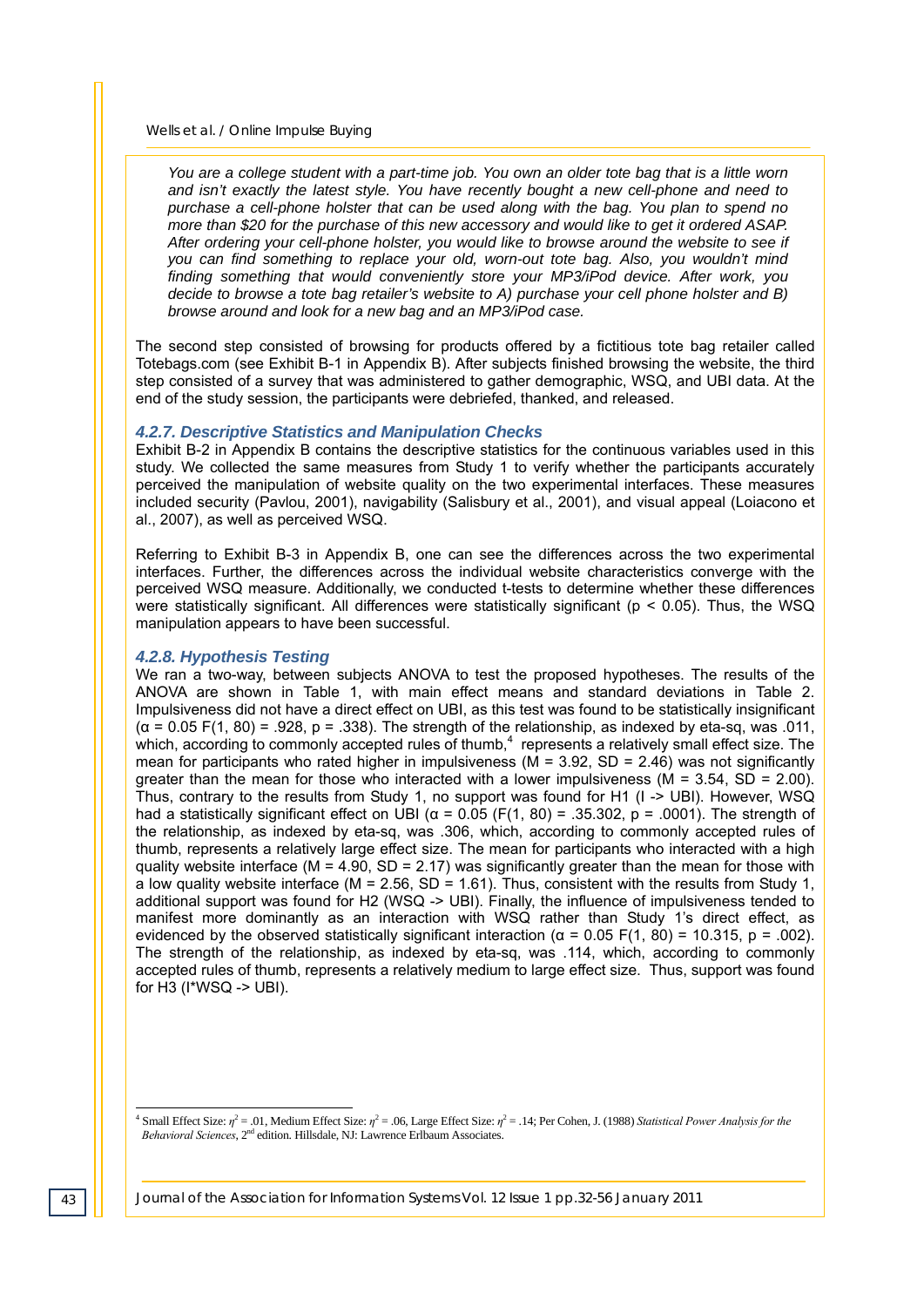| Table 1. Study 2 - ANOVA Results               |                          |    |                              |                |       |                           |  |  |  |
|------------------------------------------------|--------------------------|----|------------------------------|----------------|-------|---------------------------|--|--|--|
| <b>Source</b>                                  | Sum of<br><b>Squares</b> | DF | <b>Mean</b><br><b>Square</b> | <b>F-Ratio</b> | Sig   | <b>Partial</b><br>Eta Sq. |  |  |  |
| <b>Impulsiveness</b>                           | 3.048                    |    | 3.048                        | 0.928          | .338  | .011                      |  |  |  |
| <b>Website Quality</b>                         | 115.894                  |    | 115.894                      | 35.302         | .0001 | .306                      |  |  |  |
| Impulsiveness*Website<br>Quality               | 33.862                   |    | 33.862                       | 10.315         | .002  | .114                      |  |  |  |
| Error                                          | 262.635                  | 80 | 3.283                        |                |       |                           |  |  |  |
| C-Total                                        | 415.439                  | 83 |                              |                |       |                           |  |  |  |
| $R-Squared = .368$ (Adjusted R-Squared = .344) |                          |    |                              |                |       |                           |  |  |  |

| Table 2. Study 2 – Main Effect Means (SDs)                 |            |            |      |  |  |  |  |
|------------------------------------------------------------|------------|------------|------|--|--|--|--|
| High<br>Difference<br>Low                                  |            |            |      |  |  |  |  |
| Impulsiveness                                              | 3.54(2.00) | 3.92(2.46) | 0.38 |  |  |  |  |
| <b>Website Quality</b><br>4.90(2.17)<br>2.56(1.61)<br>2.34 |            |            |      |  |  |  |  |
| Dependent Variable: Urge to Buy Impulsively                |            |            |      |  |  |  |  |

While these results are interesting, any interactions must be carefully examined to determine how such effects are related to the hypothesized main effects. Thus, to gain a more accurate sense of the interactive effect of impulsiveness and WSQ on UBI, we further examined the nature of the interaction (Jaccard, 1998). First, we conducted a basic means comparison, where impulsiveness was assumed to be the moderator variable.<sup>5</sup> In examining the difference in these means (see Table 3), it appears that the effect of Website Quality on UBI is more pronounced for individuals with high impulsiveness (5.73 - 2.11 = 3.62) than for individuals with low impulsiveness (4.08 – 3.00 = 1.08). Next, we performed a basic simple main effects analysis by comparing high and low WSQ with impulsiveness as a moderating variable (see Table 4), which indicates a significant difference for individuals with high impulsiveness ( $\alpha$  = .05, F (1,80) = 41.890, p = .0001) as compared to those with low impulsiveness (α = .05, F (1,80) = 3.726, p = .057). Finally, we offer further insight into the nature of this interaction by providing a plot chart (see Figure 3), which seems to indicate that the interaction tends to be more of a cross-over effect rather than an ordinal interaction (i.e., a magnified simple main effect) (Jaccard, 1998). Unless all main effects are zero (i.e., fully cancelled out by the interaction), then both main and interaction effects should be carefully considered in the results analysis (Rosnow and Rosenthal, 1991). To explain further, an ordinal interaction represents a situation where a main effect and an interaction effect exist simultaneously (i.e., a simple main effect in one treatment level is more magnified than other treatment levels). However, the effects in all treatment levels are in the same direction. Conversely, a cross-over interaction can weaken or eliminate a main effect, as one treatment level may have an effect that is in the opposite direction of other treatment levels, which was the case with H3. This observation offers a possible explanation for why H1 was not supported given the strong moderating effect of impulsiveness when varying degrees of WSQ exist.

| Table 3. Study 2 - Treatment Groups         |         |          |            |  |  |  |  |  |
|---------------------------------------------|---------|----------|------------|--|--|--|--|--|
|                                             | Low WSQ | High WSQ | Difference |  |  |  |  |  |
| Low Impulsiveness                           | 3.00    | 4.08     | 1.08       |  |  |  |  |  |
| High Impulsiveness<br>2.11<br>5.73<br>3.62  |         |          |            |  |  |  |  |  |
| Dependent Variable: Urge to Buy Impulsively |         |          |            |  |  |  |  |  |

 $5$  When examine an interaction effect as the difference between mean differences, our contrasts were structured as the following null hypothesis: ( $\mu$ hwsq,hi – µ lwsq, hi) – (µ lwsq,li – µ lwsq,li) = 0; Per Jaccard, J. (1998) *Interaction Effects in Factorial Analysis of Variance*. Thousand Oaks, CA: Sage Publications.

 $\overline{a}$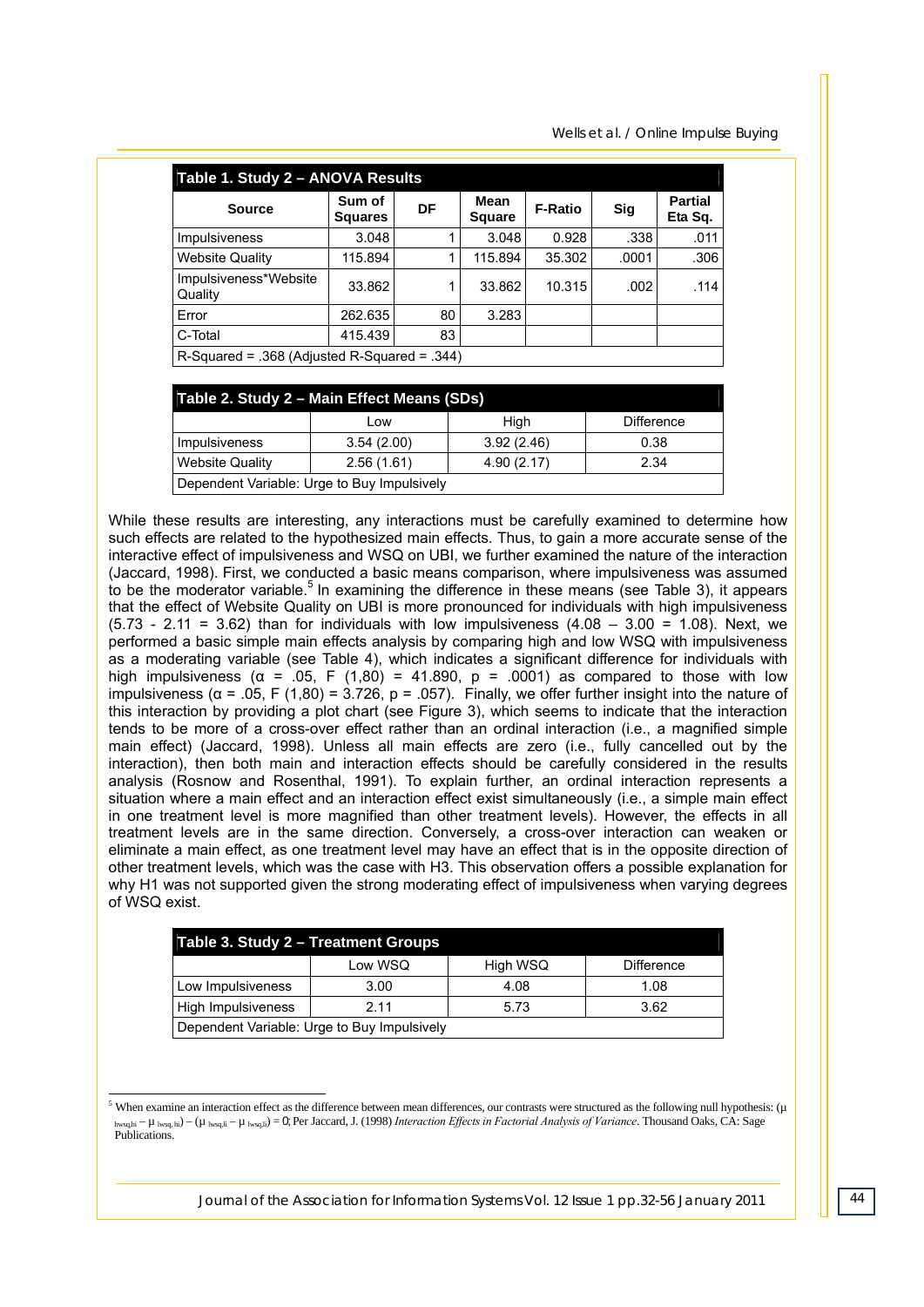

#### *4.2.9. Discussion of Study 2*

In Study 2, both website quality and consumer impulsiveness were manipulated within an online environment to investigate how the interplay between these two factors influences the urge to buy impulsively. This study extends the results from Study 1 in two key ways. First, the direct effect of WSQ on UBI (Parboteeah et al., 2009) was reaffirmed, providing additional evidence of the significant role that WSQ plays in stimulating online impulse buying. Second, the polarized manipulation of WSQ provided evidence for the moderating effect of consumer impulsiveness on the relationship between WSQ and UBI. Contrary to Study 1, consumer impulsiveness did not directly affect UBI.

# **5. General Discussion and Implications**

#### **5.1. General Discussion**

The results from these two studies provide two key insights. First, there seems to be more evidence that website quality plays a powerful role in stimulating online impulse buying. Independent of other factors (e.g., impulsiveness), varying degrees of website quality influence online consumer behavior, particularly a consumer's impulsive urges. Second, emerging evidence is provided for the moderating effect of consumer impulsiveness on the relationship between website quality and the urge to buy impulsively.

The results associated with the influence of consumer impulsiveness on the urge to buy impulsively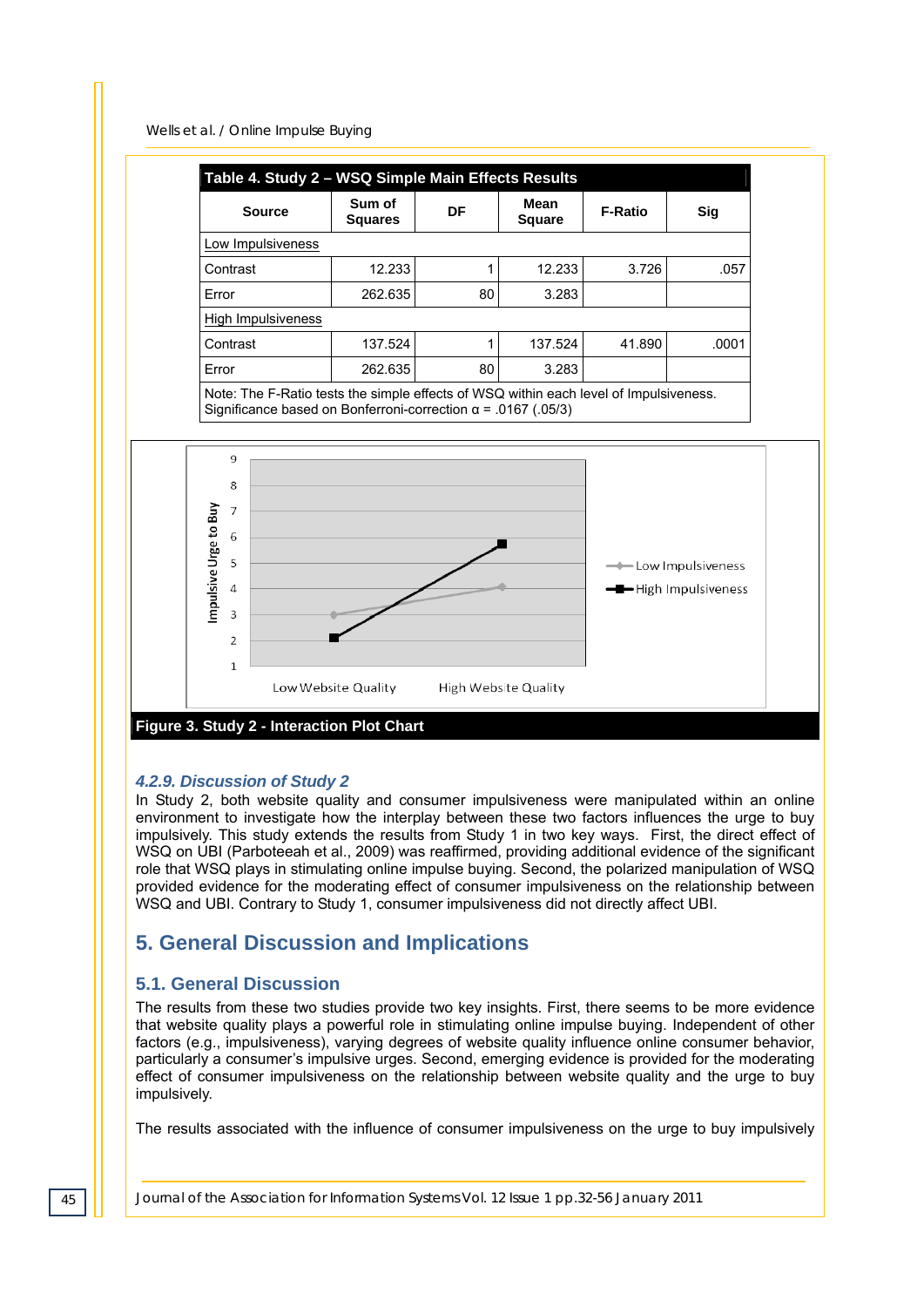warrant further discussion. In Study 1, the relationship between consumer impulsiveness and urge to buy impulsively was supported, confirming findings in the context of offline impulse buying (e.g., Beatty and Ferrell, 1998). However, in Study 2, consumer impulsiveness did not directly affect the urge to buy impulsively. This finding can be attributed to the strong moderating effect of impulsiveness when varying degrees of website quality exist. Thus, there is strong evidence that website quality is a key factor that influences the impulsive urge to buy in an online context. When consumers with high degrees of impulsiveness interact with either a high or low quality website, both positive and negative reactions, respectively, appear to be significantly magnified. More specifically, a highly impulsive consumer who interacts with a high quality website is likely to experience a higher urge to buy impulsively compared to a less impulsive consumer. This finding is consistent with H1 in Study 1. However, when interacting with a low quality website, a highly impulsive consumer experiences a lower urge to buy impulsively compared to a less impulsive consumer. So, not only is website quality an important factor for all consumers, but the potential costs/benefits associated with varying degrees of website quality are more magnified with highly impulsive consumers.

#### **5.2. Theoretical Contributions**

In this study, we drew on prior impulse buying research to investigate the interplay between consumer impulsiveness and website quality. The results of this research make a few key contributions to the existing body of knowledge on impulse buying. In a traditional context, impulsiveness has been found to positively influence the urge to buy impulsively, yet the role of environmental cues was not specifically qualified in this prior research study (Beatty and Ferrell, 1998). While Youn and Faber (2000) studied the interplay of personality traits and environmental cues in triggering impulse purchases in a traditional shopping context, they used a survey methodology where subjects selfreported their perceptions of various cues (e.g., shopping locations) after the fact. Our study builds on this prior work and helps further qualify the role that impulsiveness plays in an impulse buying context.

Perhaps our most significant contribution is the evidence suggesting that any influence impulsiveness has on impulse buying is contingent on how the environmental cues (e.g., website quality) are perceived – positively or negatively. More specifically, when the quality of the environmental cues (e.g., website) varies considerably, an interaction exists between an individual's impulsiveness and the shopping environment. High quality environmental cues stimulate a positive relationship between impulsiveness and impulse buying, while lower quality cues seem to stimulate a negative relationship. Regardless of the context (offline or online), we feel our results offer a more enlightened understanding of impulse buying by highlighting the importance of understanding the interplay between traits (e.g., impulsiveness) and states (e.g., website quality) on a particular behavior (e.g., impulse buying), as suggested by Steyer and colleagues (1999). To our knowledge, this is the only study that has systematically examined the interplay of these two factors within an impulse buying context. A clear avenue for future research would be to replicate our study in a traditional offline study to see if the interaction holds.

Our results also contribute to the emerging body of online impulse buying literature. In past studies, researchers have examined the main effect of website characteristics on the urge to buy impulsively (Parboteeah et al., 2009). This study supports the premise that a well designed website, regardless of an individual's impulsiveness, increases the likelihood of impulse purchases, as proposed by various researchers (Nielsen, 1999). Yet, the role of impulsiveness in online impulse buying is an important consideration and has received limited attention from prior studies. In particular, prior research has primarily placed impulsiveness in a technology acceptance model (TAM) context without accounting for environmental cues (Zhang et al., 2006; Zhang et al., 2007). Our research builds on this past research by qualifying the role that impulsiveness plays in impulse buying, particularly when individuals are presented with varying degrees of website quality. Thus, we are confident that the results from our study make a meaningful contribution to the emerging online impulse buying body of knowledge.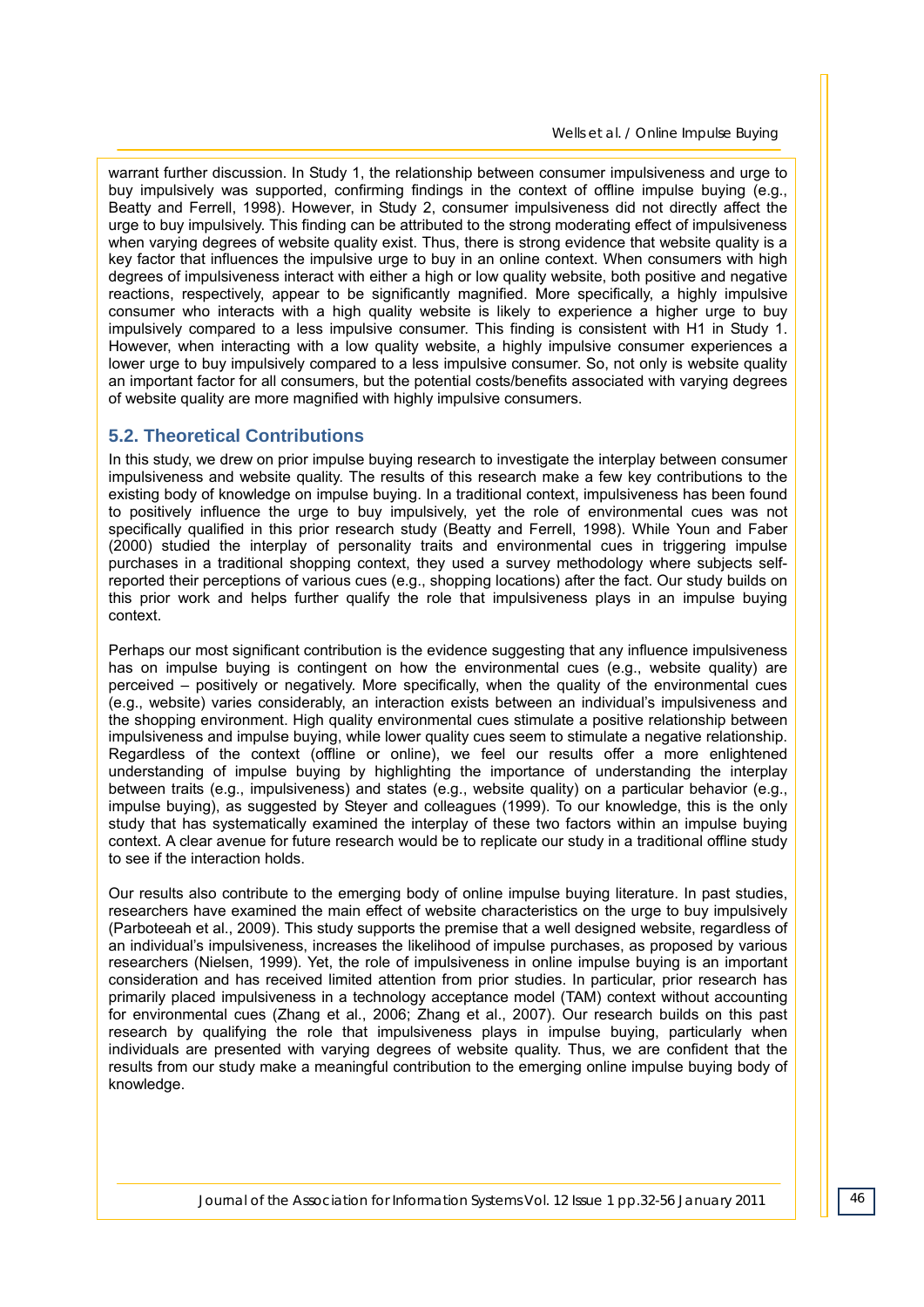#### **5.3. Practical Contributions**

The results from this study provide some prescriptive insight for any organization that is faced with the challenge of dedicating valuable resources to website design. The direct effect of website quality on the urge to buy impulsively reaffirms that an organization must meet a minimum threshold for website quality (Valacich et al., 2007). Regardless of other mitigating factors, website quality is a key factor that influences online consumer behavior, in this case, the urge to buy impulsively. From a subjective perspective, one could look at the results of these studies and argue that a reasonable baseline for website quality is the interface treatment in Study 1 and high-quality interface treatment in Study 2, given that the average urge to buy impulsively for these treatments was close to the midpoint (5.14 and 4.91, respectively) on the UBI scale. Of course, any organization's website must meet an acceptable quality threshold. However, such a website quality requirement should not imply that an organization must commit unreasonable resources to such efforts. The challenge for organizations is to decide when resources dedicated to website quality degrade into diminishing returns. We suggest that the interface treatments used in these studies can provide some broad guidelines for website design.

The results observed related to consumer impulsiveness also have interesting implications for organizations that need to decide where to draw the line with respect to website quality. Our results clearly indicate that consumer impulsiveness can have a positive effect on the urge to buy impulsively when the website is perceived to be of high quality. Conversely, a negative effect on the urge to buy impulsively manifests when the website is perceived to be of low quality. Interestingly, for consumers with low degrees of impulsiveness, perceptions of website quality have less of an impact, positively or negatively, on the urge to buy impulsively. This observation implies that an organization needs a careful assessment of the relative degrees of impulsiveness that may be inherent to its consumer base. Different organizations with different product offerings will attract consumers with varying degrees of impulsiveness. For instance, a specialty retailer (e.g., jeweler) will likely attract consumers with high levels of impulsiveness, while a commodity retailer (e.g., light bulbs) may not attract highly impulsive consumers. Thus, based on the results observed in this study, the impulsive nature of an organization's consumer base (as well as its associated product offerings) may dictate drastically different website quality goals. The commodity retailer would likely have conservative website quality goals (i.e., creating a website with minimal, yet adequate quality). However, a specialty retailer that wants to stimulate more impulsive buying behavior may decide to dedicate more resources to website quality in an effort to stimulate its consumers to experience more of an urge to buy impulsively. Another research opportunity that has important practical implications would be to examine website quality in a more fine-grained manner. In particular, such work would focus on gaining insights as to which antecedents of website quality (e.g., appearance, navigation, etc.) are the greatest catalysts (or detriments) for stimulating impulse purchases in varying product and customer contexts.

Finally, organizations can use some of the insights from this research to leverage some of the more emerging e-commerce techniques that are becoming popular with an increasingly IT-savvy consumer base. Consumer profiles created in more sophisticated customer relationship management (CRM) applications can possibly be mined to make calculated inferences about the relative degree of impulsiveness for individual consumers. Subsequently, in a targeted fashion, the organization could deliver more innovative, dynamic website features that would be well-received by such consumers and, ideally, lead to an increase in impulse buying. Similar profiling techniques could also be applied to other emerging consumer-oriented technologies such as mobile computing and location-based services.

## **6. Limitations and Conclusion**

#### **6.1. Limitations**

Although this study provides some interesting insights, it is not without its limitations. First, the use of student subjects constitutes a bit of a double-edged sword. As noted earlier in the paper, student subjects are considered to be appropriate for online consumer behavior given that this particular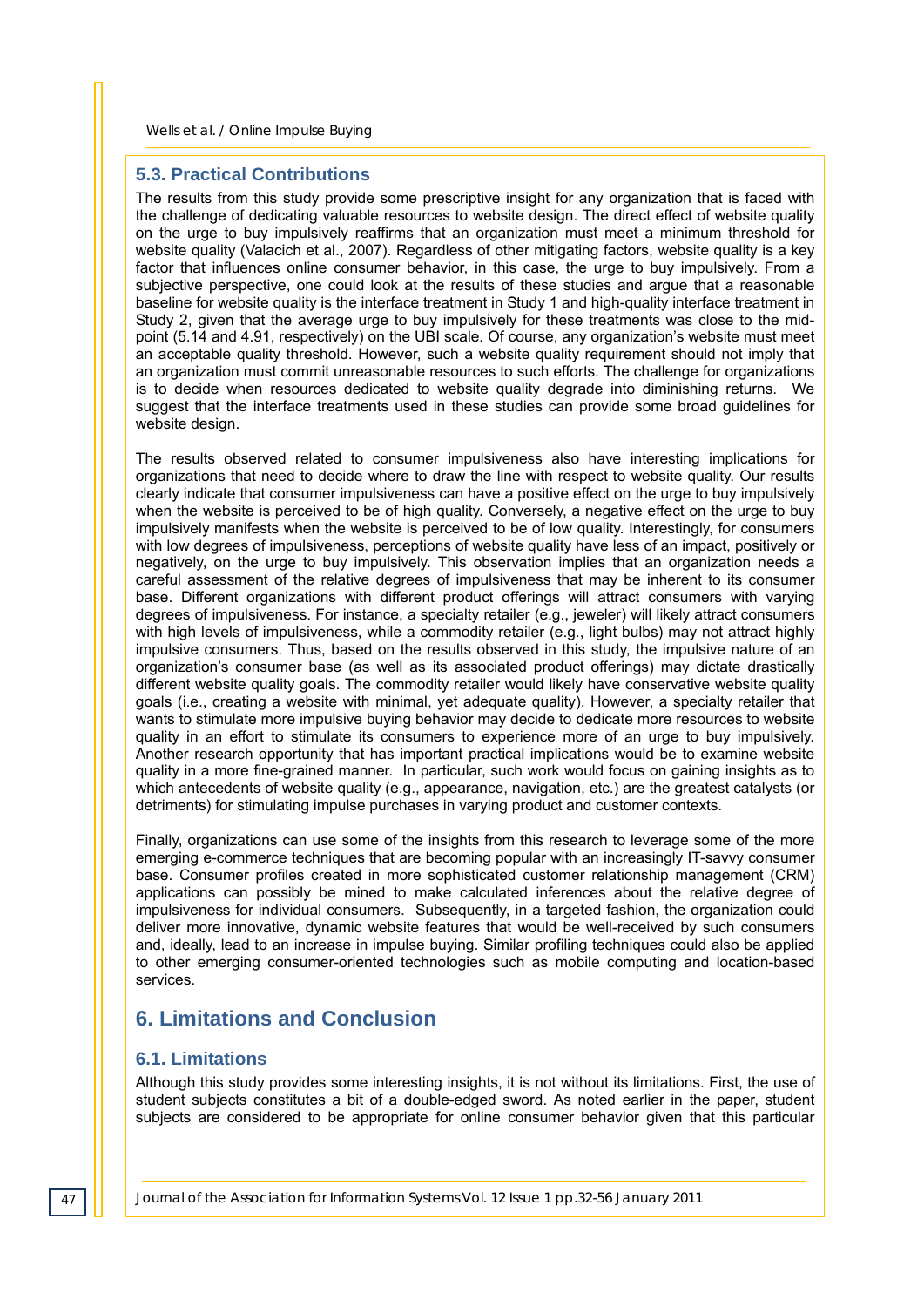demographic is positively predisposed to shopping online (Jones et al., 2003). Conversely, the homogeneity of the sample can be criticized since it lacks strong generalizability to the general population. While we are confident that our student sample represents a reasonable Internet consumer demographic, additional studies could target a more heterogeneous sample to overcome this particular limitation. Also, the artificial dichotomy of the impulsiveness variable in Study 2 is also limiting, in that we have stripped the continuous nature of this factor and polarized it into two discrete categories. However, given that we hypothesized an interaction, we wanted the ability to plumb into the nature of that interaction to understand how and why such an effect manifests in an e-commerce context. Finally, as discussed in the method section of this paper, we were unable to measure actual impulsive behavior and relied on the urge to buy impulsively as a proxy measure.

#### **6.2. Conclusion**

In this paper, we have extended the body of knowledge with respect to understanding how and why consumers with varying degrees of impulsiveness react to high and low quality websites (i.e., environmental cues). Consumers with high degrees of impulsiveness tend to be more positively influenced by a high-quality website. At the same time, highly impulsive consumers are more negatively influenced by a low-quality website. Thus, while the objective quality of an e-commerce website is an important factor, an understanding of the inherent impulsiveness of the consumer base is a critical factor for understanding how and why consumers react to varying degrees of website quality. Clearly, these findings provide a foundation for future investigations and practical insights for organizations faced with the challenge of designing websites that stimulate a consumer's urge to buy impulsively.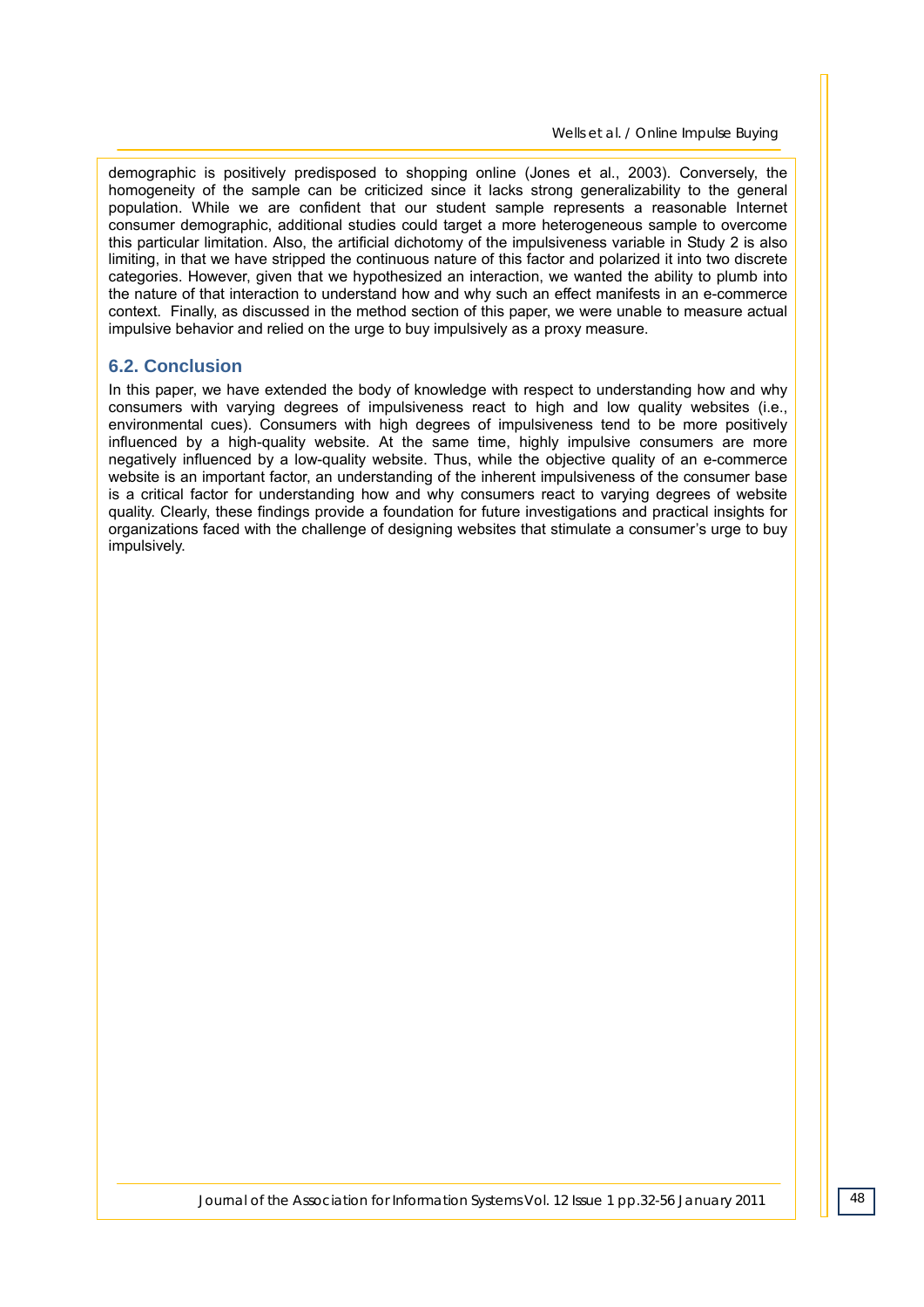#### **References**

Adelaar, T., S. Chang, K. M. Lancendorfer, B. Lee et al. (2003) "Effects of Media Formats on

- Emotions and Impulse Buying Intent," Journal of Information Technology (18) 4, pp. 247-266. Andreev, P., T. Heart, H. Maoz, and N. Pliskin (2009) Validating Formative Partial Least Squares (PLS) Models: Methodological Review and Empirical Illustration, in Proceedings of the
	- Thirtieth International Conference on Information Systems. Phoenix, Arizona.
- Beatty, S. E. and M. E. Ferrell (1998) "Impulse Buying: Modeling its Precursors," Journal of Retailing (74) 2, pp. 169-191.

Bellenger, D. N., D. H. Robertson, and E. C. Hirschman (1978) "Impulse Buying Varies by Product," Journal of Advertising Research (18) 6, pp. 15-18.

- Chin, W. W. (1998) The Partial Least Squares Approach to Structural Equation Modeling, in G. A. Marcoulides (Ed.) Modern Methods for Business Research, Mahwah, NJ: Lawrence Erlbaum Associates, pp. 295-336.
- Cohen, J. (1988) Statistical Power Analysis for the Behavioral Sciences, 2nd edition. Hillsdale, NJ: Lawrence Erlbaum Associates.

Diamantopoulos, A. and H. Winklhofer (2001) "Index construction with formative indicators: an alternative to scale development," Journal of Marketing Research (38) 2, pp. 269-277.

- Dittmar, H., J. Beattie, and S. Friese (1996) "Objects, Decision Considerations and Self-Image in Men's and Women's Impulse Purchases," Acta Psychologica (93) 1-3, pp. 187-206.
- Dolliver, M. (2009) Impulse Buying is Alive and Well, in AdWeek. November 17, 2009.

Dutta, R., S. Jarvenpaa, and K. Tomak. (2003) Impact of Feedback and Usability of Online Payment Processes on Consumer Decision Making. Proceedings of the 24th International Conference in Information Systems, Seattle, WA, 2003.

Eroglu, S. A., K. A. Machleit, and L. M. Davis (2001) "Atmospheric Qualities of Online Retailing: A Conceptual Model and Implications," Journal of Business Research (54) 2, pp. 177-184.

Eysenck, H. J. (1983) "Cicero and the State-Trait Theory of Anxiety: Another Case of Delayed Recognition," American Psychologist (38) 1, pp. 114-115.

Fisher, R. J. (1993) "Social Desirability Bias and the Validity of Indirect Questioning," Journal of Consumer Research (20) 2, pp. 303-315.

Fornell, C. and D. Larcker (1981) "Evaluating Structural Equation Models with Unobservable Variables and Measurement Error," Journal of Marketing Research (18) 1, pp. 39-50.

Galletta, D. F., R. M. Henry, S. McCoy, and P. Polak (2006) "When the Wait Isn't So Bad: The Interacting Effects of Website Delay, Familiarity, and Breadth," Information Systems Research (17) 1, pp. 20-37.

Gefen, D., E. Karahanna, and D. W. Straub (2003) "Trust and TAM in Online Shopping: An Integrated Model," MIS Quarterly (27) 1, pp. 51-90.

- Gefen, D. and D. Straub (2005) "A Practical Guide to Factorial Validity Using PLS-Graph: Tutorial and Annotated Example," Communications of the Association for Information Systems (16) 5, pp. 91-109.
- Gefen, D., D. W. Straub, and M.-C. Bourdreau (2000) "Structural Equation Modeling and Regression: Guidelines for Research Practice," Communications of the Association for Information Systems (4) 7, pp. 380-427.

Gerbing, D. W. and J. C. Anderson (1988) "An Updated Paradigm for Scale Development Incorporating Unidimensionality and its Assessment," Journal of Marketing Research (25) 2, pp. 186-192.

Harman, H. H. (1976) Modern Factor Analysis. Chicago, IL: University of Chicago Press.

- Hausman, A. (2000) "A Multi-Method Investigation of Consumer Motivations in Impulse Buying Behavior," Journal of Consumer Marketing (17) 5, pp. 403-426.
- Hertzog, C. and J. R. Nesselroade (1987) "Beyond Autoregressive Models: Some Implications of the Trait-State Distinction for the Structural Modeling of Developmental Change," Child Development (58) 1, pp. 93-109.

Higgins, E. T. (1987) "Self-Discrepancy: A Theory Relating Self and Affect," Psychological Review (94) 3, pp. 319-340.

Hoffman, D. L. and T. P. Novak (1996) "Marketing in Hypermedia Computer-Mediated Environments: Conceptual Foundations," Journal of Marketing (60) 3, pp. 50-68.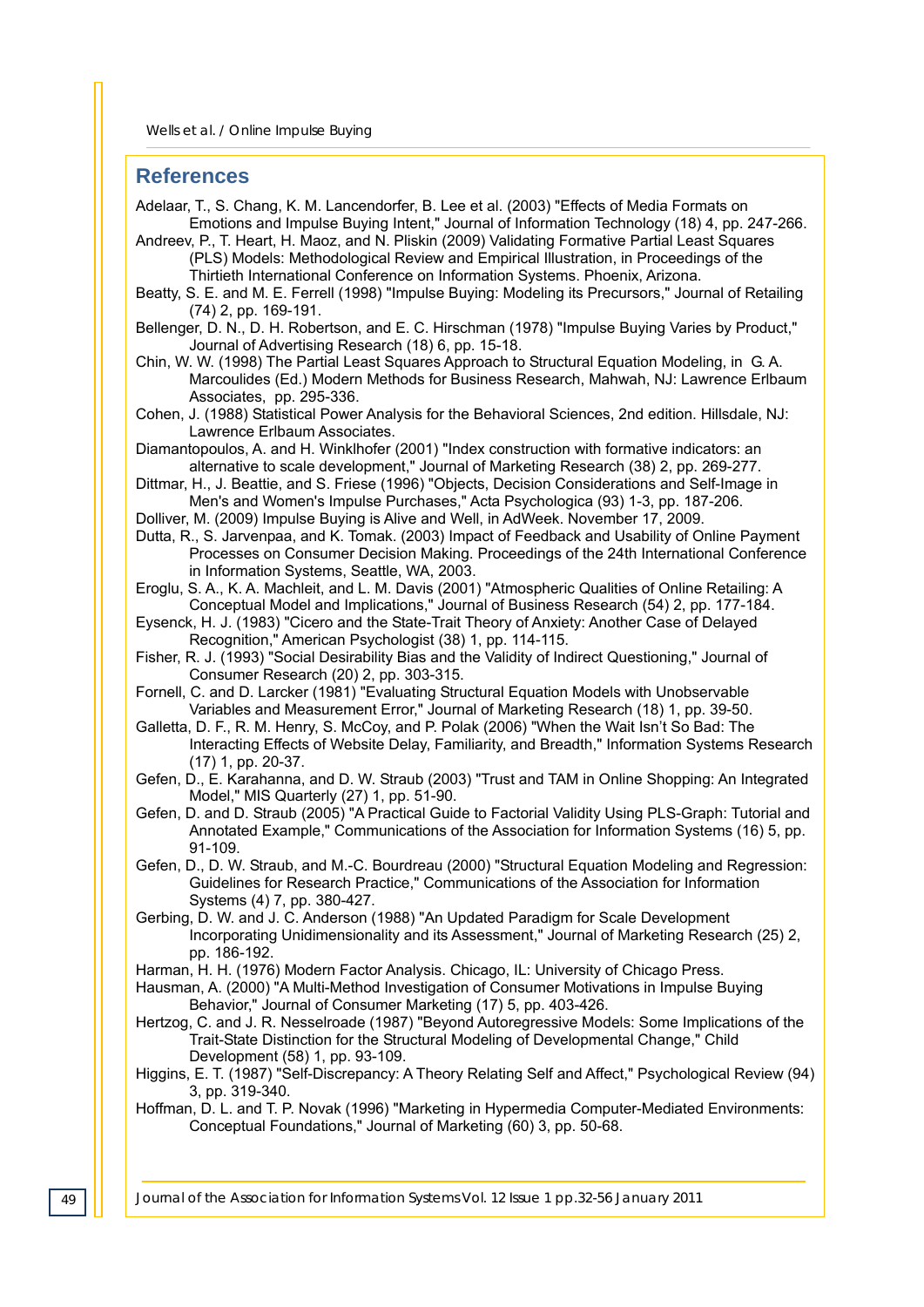| Jaccard, J. (1998) Interaction Effects in Factorial Analysis of Variance. Thousand Oaks, CA: Sage<br>Publications. |
|--------------------------------------------------------------------------------------------------------------------|
| Jiang, Z. and I. Benbasat (2004) "Virtual Product Experience: Effects of Visual and Functional Control             |
| on Perceived Diagnosticity in Electronic Shopping," Journal of MIS (21) 3, pp. 111-147.                            |
| Jones, M. A., K. E. Reynolds, S. Weun, and S. E. Beatty (2003) "The Product-Specific Nature of                     |
| Impulse Buying Tendency," Journal of Business Research (56) 7, pp. 505-511.                                        |
| Jones, S. and S. Fox (2009) Generations Online in 2009, in Pew Internet & American Life Project.                   |
| Kacen, J. J. and J. A. Lee (2002) "The Influence of Culture on Consumer Impulsive Buying Behavior,"                |
| Journal of Consumer Psychology (12) 2, pp. 163-176.                                                                |
| Kim, J., L. Jung, K. Han, and M. Lee (2002) "Businesses as buildings: Metrics for the architectural                |
| quality of Internet businesses," Information Systems Research (13) 3, pp. 239-254.                                 |
| Koufaris, M. (2002) "Applying the Technology Acceptance Model and Flow Theory to Online                            |
| Consumer Behavior," Information Systems Research (13) 2, pp. 205-223.                                              |
| Koufaris, M. and W. Hampton-Sosa (2004) "The Development of Initial Trust in an Online Company                     |
| by New Customers," Information & Management (41) 3, pp. 377-397.                                                   |
| Kukar-Kinney, M., N. M. Ridgway, and K. B. Monroe (2009) "The Relationship between Consumers'                      |
| Tendencies to Buy Compulsively and their Motivations to Shop and Buy on the Internet,"                             |
| Journal of Retailing (85) 3, pp. 298-307.                                                                          |
| Lederer, A. L., D. J. Maupin, M. P. Sena, and Y. Zhuang (2000) "The Technology Acceptance Model                    |
| and the World Wide Web," Decision Support Systems (29) 3, pp. 269-282.                                             |
| Li, H., C. Kuo, and M. G. Russell (1999) "The Impact of Perceived Channel Utilities, Shopping                      |
| Orientations, and Demographics on the Consumer's On-Line Buying Behavior," Journal of                              |
| Computer-Mediated Communication (5) 2, pp. (n/a)                                                                   |
| http://www.ascusc.org/icmc/vol5/issue2/hairong.html.                                                               |
| Loiacono, E. T., R. T. Watson, and D. L. Goodhue (2007) "WebQual: An Instrument for Consumer                       |
| Evaluation of Web Sites," International Journal of Electronic Commerce (11) 3, pp. 51-87.                          |
| Luo, X. (2005) "How Does Shopping with Others Influence Impulsive Purchasing?," Journal of                         |
| Consumer Psychology (15) 4, pp. 288-294.                                                                           |
| Mischel, W. (1973) "Toward a Cognitive Social Learning Reconceptualization of Personality,"                        |
| Psychological Review (80), pp. 252-283.                                                                            |
| Nielsen, J. (1999) "User Interface Directions for the Web," Communications of the ACM (42) 1, pp.                  |
| 65-73.                                                                                                             |
| Nunnally, J. C. and I. H. Bernstein (1994) Psychometric Theory, 3rd edition. New York: McGraw-Hill,                |
| Inc.                                                                                                               |
| Palmer, J. W. (2002) "Web Site Usability, Design, and Performance Metrics," Information Systems                    |
| Research (13) 2, pp. 151-167.                                                                                      |
| Parboteeah, D. V., J. S. Valacich, and J. D. Wells (2009) "The Influence of Website Characteristics on             |
| a Consumer's Urge to Buy Impulsively," Information Systems Research (20) 1, pp. 60-78.                             |
| Pavlou, P. A. (2001) Integrating Trust in Electronic Commerce with the Technology Acceptance Model:                |
| Model Development and Validation. Proceedings of the 7th Americas Conference on                                    |
| Information Systems, Boston, MA, 2001, pp. 816-822.                                                                |
| Phau, I. and C. Lo (2004) "Profiling Fashion Innovators: A Study of Self-Concept, Impulse Buying, and              |
| Internet Purchase Intent," Journal of Fashion Marketing and Management (8) 4, pp. 399-411.                         |
| Piron, F. (1991) "Defining Impulse Purchasing," Advances in Consumer Research (18) 1, pp. 509-                     |
| 514.                                                                                                               |
| Podsakoff, P. M., S. B. MacKenzie, J.-Y. Lee, and N. P. Podsakoff (2003) "Common Method Biases in                  |
| Behavioral Research: A Critical Review of the Literature and Recommended Remedies,"                                |
| Journal of Applied Psychology (88) 5, pp. 879-903.                                                                 |
| Richins, M. and S. Dawson (1992) "A Consumer Values Orientation for Materialism and its                            |
| Measurement: Scale Development and Validation," Journal of Consumer Research (19) 3,                               |
| pp. 303-316.                                                                                                       |
| Rook, D. W. (1987) "The Buying Impulse," Journal of Consumer Research (14) 2, pp. 189-199.                         |
| Rook, D. W. and R. J. Fisher (1995) "Normative Influences on Impulsive Buying," Journal of                         |
| Consumer Research (22) 3, pp. 305-313.                                                                             |
| Rosnow, R. L. and R. Rosenthal (1991) "If you're looking at the cell means, you're not looking at only             |
| the interaction (unless all main effects are zero)," Psychological Bulletin (110) 3, pp. 574-576.                  |
|                                                                                                                    |
|                                                                                                                    |
|                                                                                                                    |
|                                                                                                                    |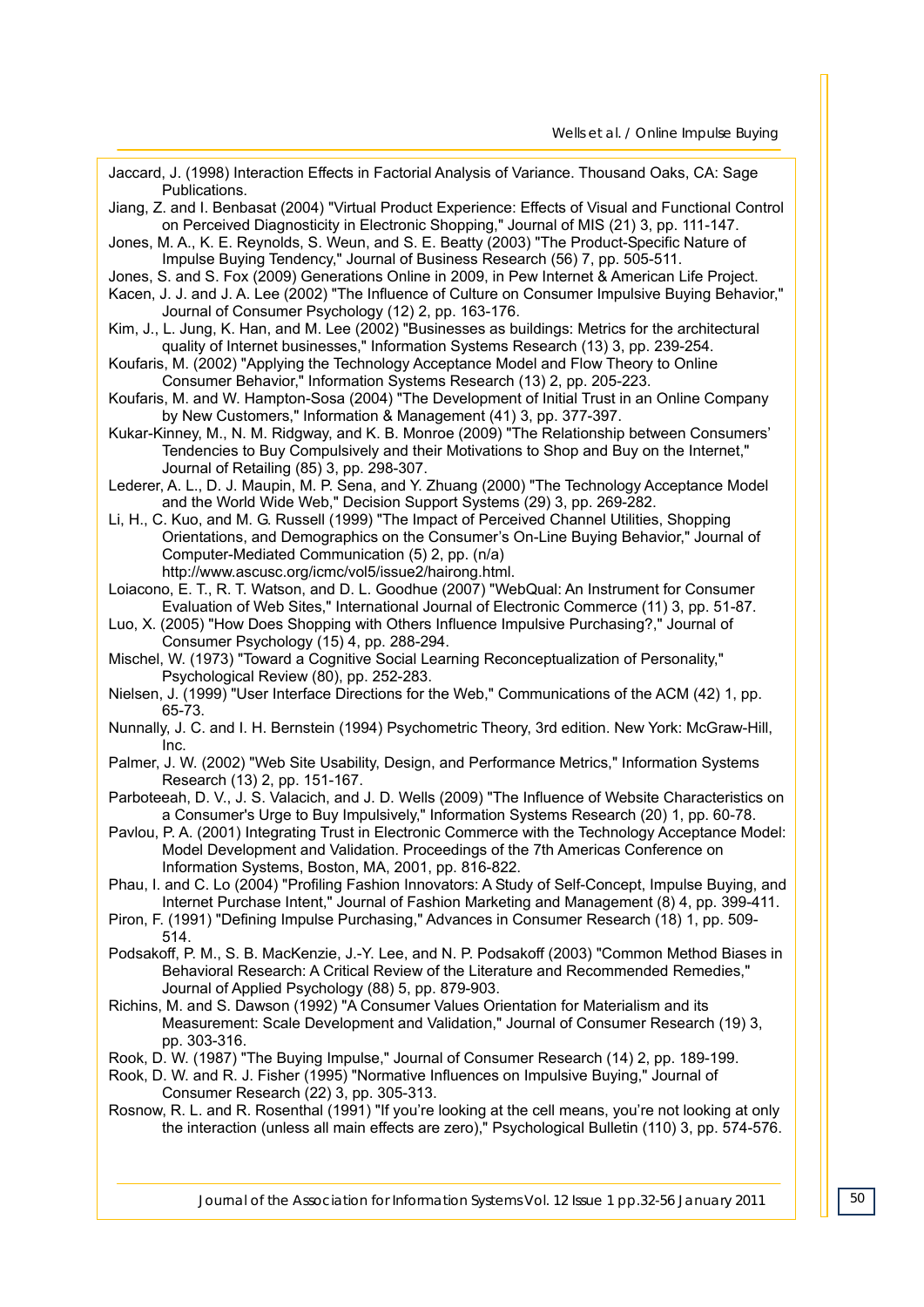- Salisbury, W. D., R. A. Pearson, A. W. Pearson, and D. W. Miller (2001) "Perceived Security and World Wide Web Purchase Intention," Industrial Management & Data Systems (101) 4, pp. 165-177.
- Smith, C. A. and P. C. Ellsworth (1985) "Patterns of Cognitive Appraisal in Emotion," Journal of Personality and Social Psychology (48) 4, pp. 813-838.
- Stern, H. (1962) "The Significance of Impulse Buying Today," Journal of Marketing (26) 2, pp. 59-62.
- Steyer, R., M. Schmitt, and M. Eid (1999) "Latent State-Trait Theory and Research in Personality and Individual Differences," European Journal of Personality (13) 5, pp. 389-408.
- Thatcher, J. B. and P. L. Perrewe (2002) "An Empirical Examination of Individual Traits as Antecedents to Computer Anxiety and Computer Self-Efficacy," MIS Quarterly (26) 4, pp. 381- 396.
- Tractinsky, N., A. S. Katz, and D. Ikar (2000) "What is Beautiful is Usable," Interacting with Computers (13) 2, pp. 127-145.
- Valacich, J. S., D. Parboteeah, and J. D. Wells (2007) "Not All Interface Characteristics are Created Equal: The Online Consumer's Hierarchy of Needs," Communications of the ACM (50) 9, pp. 84-90.
- Van der Heijden, H. and T. Verhagen (2004) "Online Store Image: Conceptual Foundations and Empirical Measurement," Information & Management (41) 5, pp. 609-617.
- Weun, S., M. A. Jones, and S. E. Beatty (1997) A Parsimonious Scale to Measure Impulse Buying Tendency, in W. M. Pride and G. T. Hult (Eds.) AMA Educators's Proceedings: Enhancing Knowledge Development in Marketing, Chicago, IL: American Marketing Association, pp. 306-307.
- Wolfinbarger, M. and M. C. Gilly (2003) "eTailQ: Dimensionalizing, Measuring, and Predicting eTail Quality," Journal of Retailing (79) 3, pp. 183-198.
- Youn, S. and R. J. Faber (2000) "Impulse Buying: Its Relation to Personality Traits and Cues," Advances in Consumer Research (27) 1, pp. 179-185.
- Zhang, P., G. von Dran, P. Blake, and V. Pipithsuksunt (2001) "Important Design Features in Different Website Domains: An Empirical Study of User Perceptions," e-Service Journal (1) 1, pp. 77- 91.
- Zhang, X., V. R. Prybutok, and C. E. Koh (2006) "The Role of Impulsiveness in a TAM-Based Online Purchasing Behavior Model," Information Resources Management Journal (19) 2, pp. 54-68.
- Zhang, X., V. R. Prybutok, and D. Strutton (2007) "Modeling Influences on Impulse Purchasing Behaviors during Online Marketing Transactions," Journal of Marketing Theory and Practice (15) 1, pp. 79-89.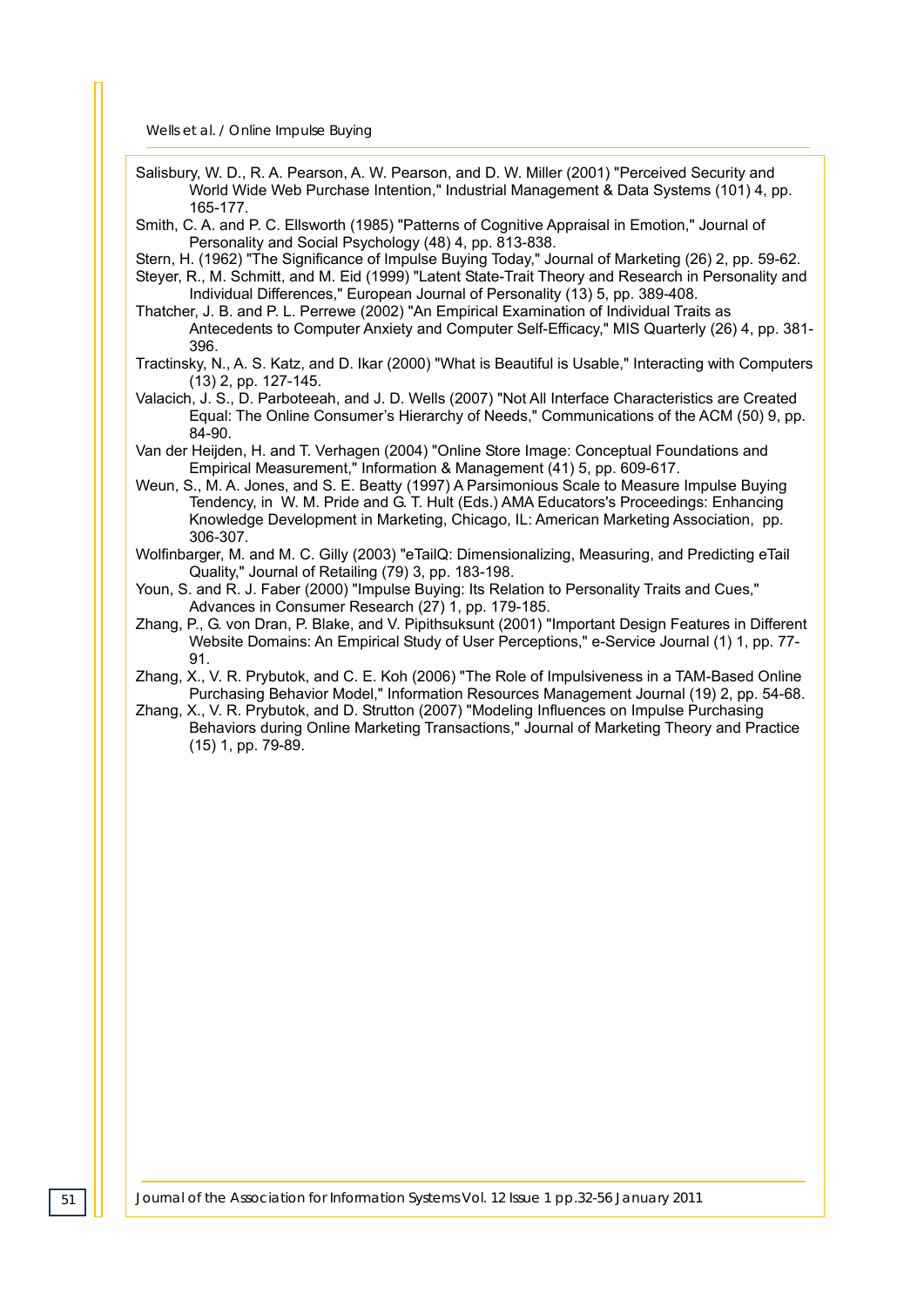# **Appendices**

# **Appendix A. Study 1 Supporting Exhibits**

# **Exhibit A-1. Website Quality Survey Items**

| <b>Construct</b>                           | <b>Items</b>                                                                                                                                               |  |  |
|--------------------------------------------|------------------------------------------------------------------------------------------------------------------------------------------------------------|--|--|
|                                            | I am confident that the information I provide during my transaction will not reach<br>inappropriate parties during storage in this retailer's databases    |  |  |
| <b>Security</b><br>(Pavlou, 2001)          | I believe inappropriate parties cannot deliberately observe the information I provide<br>during my transaction with this web retailer during transmission. |  |  |
|                                            | In my opinion, inappropriate parties will not collect and store the information I provide<br>during my transaction with this web retailer.                 |  |  |
| <b>Navigability</b>                        | Navigating these web pages is easy for me.                                                                                                                 |  |  |
| (Salisbury et al.,                         | I find that my interaction with this website is clear and understandable.                                                                                  |  |  |
| 2001)                                      | It is easy for me to become skillful at navigating the pages of this website.                                                                              |  |  |
| <b>Visual Appeal</b>                       | The website is visually pleasing.                                                                                                                          |  |  |
| (Loiacono et al.,                          | The website displays visually pleasing design.                                                                                                             |  |  |
| 2007)                                      | The layout of the website is attractive.                                                                                                                   |  |  |
|                                            | Overall, how would you rate the quality of this website?                                                                                                   |  |  |
| <b>Perceived Website</b><br><b>Quality</b> | All things considered, how would you rate the quality of the [Company Name] website?                                                                       |  |  |
|                                            | How would you rate the overall quality of the [Company Name] website?                                                                                      |  |  |

| <b>Exhibit A-2. Impulsiveness and Urge to Buy Impulsively Survey Items</b> |                                                                                                                        |  |  |  |  |
|----------------------------------------------------------------------------|------------------------------------------------------------------------------------------------------------------------|--|--|--|--|
| <b>Construct</b>                                                           | <b>Items</b>                                                                                                           |  |  |  |  |
| <b>Buying</b>                                                              | "Just do it" describes the way I buy things.                                                                           |  |  |  |  |
| <b>Impulsiveness</b><br><b>Scale</b>                                       | I often buy things without thinking.                                                                                   |  |  |  |  |
| [Adapted from Rook]                                                        | "I see it, I buy it" describes me.                                                                                     |  |  |  |  |
| and Fisher (1995)]                                                         | "Buy now, think about it later" describes me.                                                                          |  |  |  |  |
| Urge to Buy<br><b>Impulsively</b><br>(Parboteeah et al.,<br>2009)          | As I browsed this website, I had the urge to purchase items other than or in addition to<br>my specific shopping goal. |  |  |  |  |
|                                                                            | Browsing this website, I had a desire to buy items that did not pertain to my specific<br>shopping goal.               |  |  |  |  |
|                                                                            | While browsing this website, I had the inclination to purchase items outside my specific<br>shopping goal.             |  |  |  |  |

*Journal of the Association for Information Systems Vol. 12 Issue 1 pp.32-56 January 2011 52*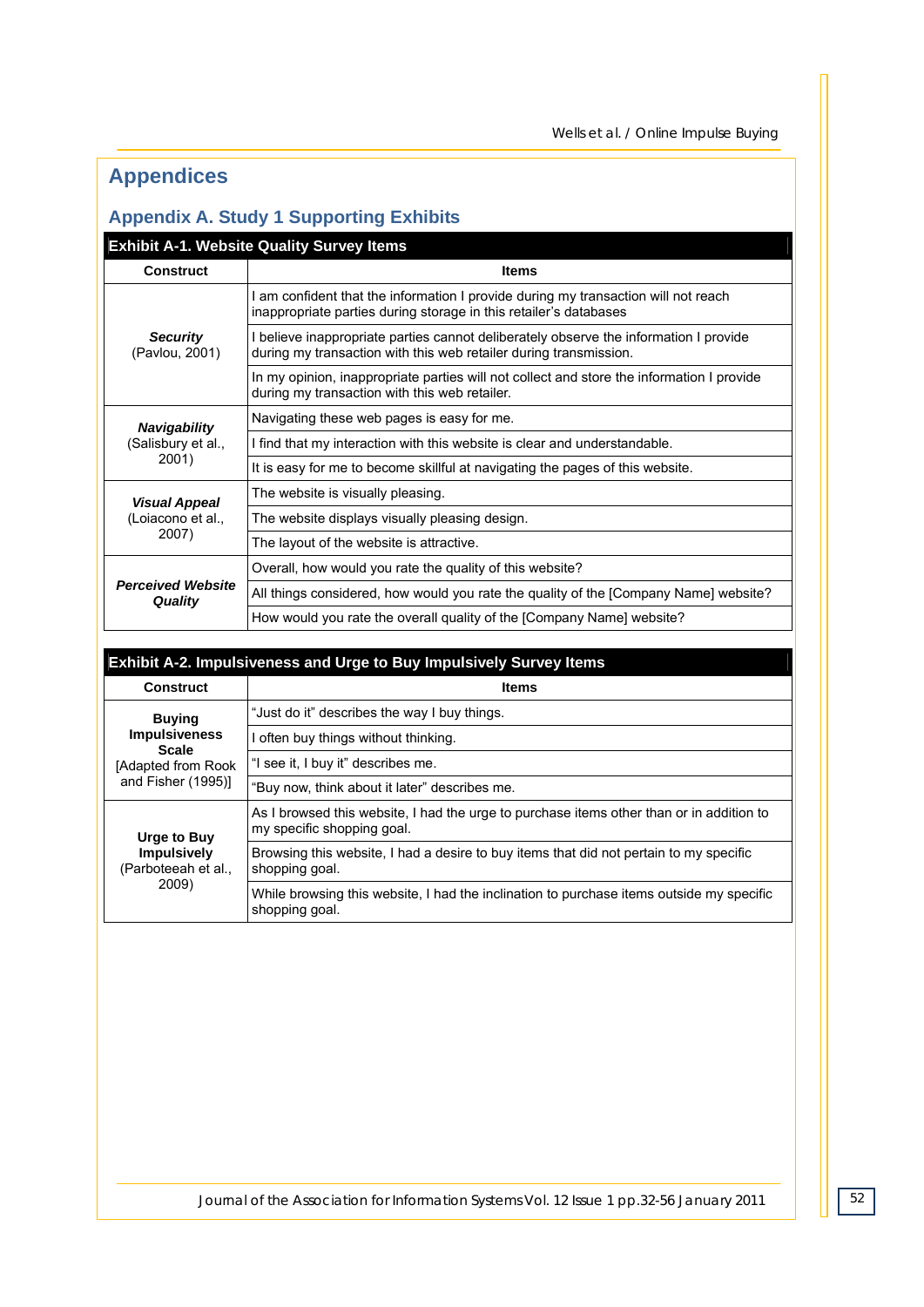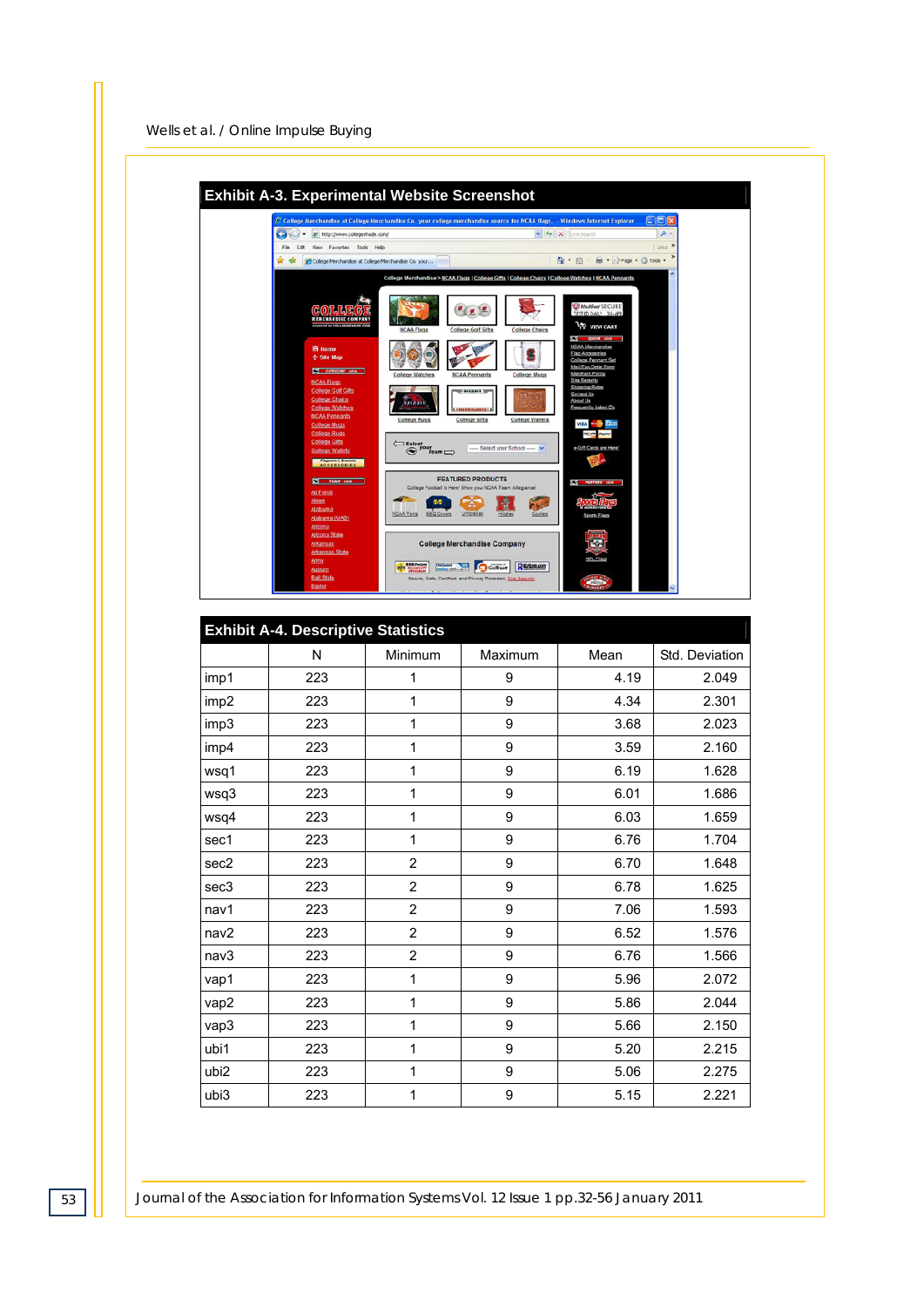| <b>Exhibit A-5. Factor Loadings</b> |            |            |            |            |            |            |  |  |
|-------------------------------------|------------|------------|------------|------------|------------|------------|--|--|
|                                     | <b>IMP</b> | <b>WSQ</b> | <b>SEC</b> | <b>NAV</b> | <b>VAP</b> | <b>UBI</b> |  |  |
| imp1                                | 0.88       | 0.16       | 0.18       | 0.12       | 0.22       | 0.27       |  |  |
| imp <sub>2</sub>                    | 0.91       | 0.17       | 0.18       | 0.05       | 0.17       | 0.27       |  |  |
| imp3                                | 0.81       | 0.06       | 0.08       | 0.02       | 0.10       | 0.13       |  |  |
| imp4                                | 0.79       | 0.15       | $-0.04$    | 0.04       | 0.14       | 0.18       |  |  |
| wsq1                                | 0.22       | 0.95       | 0.39       | 0.58       | 0.80       | 0.51       |  |  |
| wsq3                                | 0.15       | 0.97       | 0.41       | 0.61       | 0.81       | 0.53       |  |  |
| wsq4                                | 0.16       | 0.97       | 0.44       | 0.62       | 0.83       | 0.55       |  |  |
| sec1                                | 0.21       | 0.41       | 0.92       | 0.42       | 0.38       | 0.27       |  |  |
| sec2                                | 0.19       | 0.39       | 0.91       | 0.39       | 0.32       | 0.23       |  |  |
| sec <sub>3</sub>                    | 0.20       | 0.39       | 0.93       | 0.38       | 0.37       | 0.26       |  |  |
| nav1                                | 0.06       | 0.48       | 0.38       | 0.87       | 0.46       | 0.27       |  |  |
| nav2                                | 0.09       | 0.67       | 0.42       | 0.89       | 0.65       | 0.46       |  |  |
| nav3                                | 0.10       | 0.46       | 0.33       | 0.87       | 0.46       | 0.27       |  |  |
| vap1                                | 0.22       | 0.82       | 0.38       | 0.63       | 0.96       | 0.55       |  |  |
| vap2                                | 0.29       | 0.79       | 0.37       | 0.60       | 0.96       | 0.53       |  |  |
| vap3                                | 0.22       | 0.81       | 0.37       | 0.54       | 0.96       | 0.57       |  |  |
| ubi1                                | 0.27       | 0.55       | 0.27       | 0.44       | 0.59       | 0.94       |  |  |
| ubi2                                | 0.34       | 0.49       | 0.26       | 0.31       | 0.51       | 0.95       |  |  |
| ubi3                                | 0.28       | 0.52       | 0.26       | 0.37       | 0.54       | 0.96       |  |  |

| <b>Exhibit A-6. Construct Correlations, Reliabilities, and AVEs</b> |           |            |            |            |            |            |            |      |
|---------------------------------------------------------------------|-----------|------------|------------|------------|------------|------------|------------|------|
|                                                                     | <b>CR</b> | <b>AVE</b> | <b>IMP</b> | <b>WSQ</b> | <b>SEC</b> | <b>NAV</b> | <b>VAP</b> | UBI  |
| <b>IMP</b>                                                          | .904      | .702       | .838       |            |            |            |            |      |
| <b>WSQ</b>                                                          | .974      | .926       | .171       | .962       |            |            |            |      |
| <b>SEC</b>                                                          | .941      | .843       | .137       | .430       | .918       |            |            |      |
| <b>NAV</b>                                                          | .909      | .769       | .081       | .629       | .433       | .877       |            |      |
| <b>VAP</b>                                                          | .972      | .922       | .201       | .844       | .390       | .614       | .960       |      |
| <b>UBI</b>                                                          | .965      | .902       | .269       | .552       | .277       | .396       | .575       | .950 |

Note: CR=Composite Reliability, AVE=Average Variance Extracted, Square Root of the AVE is shown in bold on the diagonal

IMP=Impulsiveness, WSQ=Perceived Website Quality, SEC=Security, NAV=Navigability , VAP=Visual Appeal , UBI= Urge to Buy Impulsively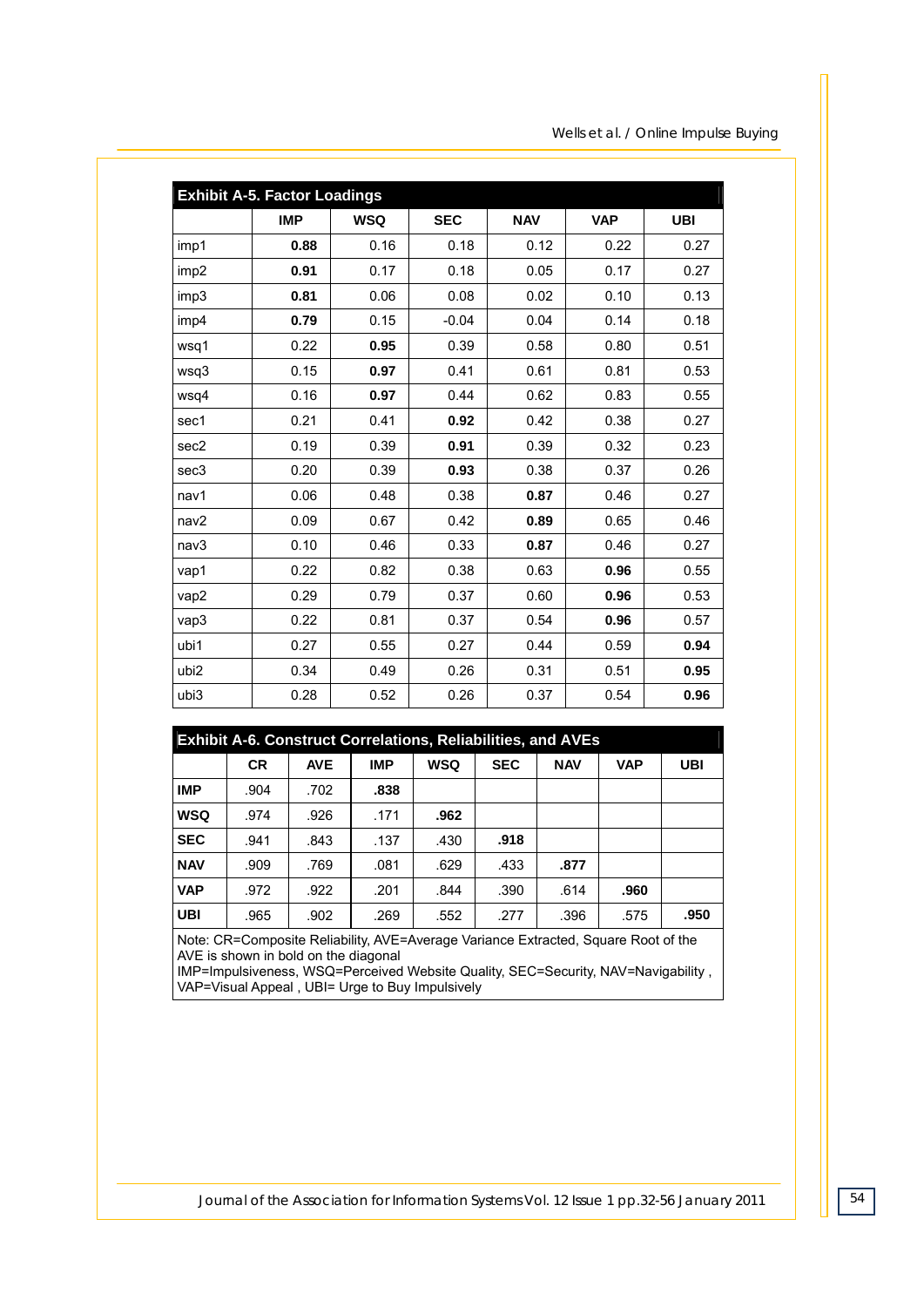# **Appendix B. Study 2 Supporting Exhibits**

| <b>Exhibit B-1. Website Quality Sample Screen Shots</b>                                                                                                                                                                                               |                                                                                                                                                                                                                                                                                                                                                              |  |  |  |  |  |
|-------------------------------------------------------------------------------------------------------------------------------------------------------------------------------------------------------------------------------------------------------|--------------------------------------------------------------------------------------------------------------------------------------------------------------------------------------------------------------------------------------------------------------------------------------------------------------------------------------------------------------|--|--|--|--|--|
| <b>Low Quality</b>                                                                                                                                                                                                                                    | <b>High Quality</b>                                                                                                                                                                                                                                                                                                                                          |  |  |  |  |  |
| Hine Senior Theodore<br>content Bage<br>しりの きんがんさ<br>earling 3cm<br>Ne substance and measures the<br>entertet nutri es titranme sas mo-<br>at the triber such a large.<br>yuanaan Case<br>Waxaan Port Michage,<br>350 university and<br>erbroad wive. | totebags.com<br><b>SERVICE</b><br><b>Accessories</b><br>dessenger<br><b>Featured Bag:</b><br>The color options and messenger bag<br>style distinguish our Messenger bag from<br>the sea of boring black bags.<br><b>Accessory Case</b><br>Stow your iPod, MP3 player,<br>ELPH camera or other small<br>digital cameras. Available in a<br>rainbow of colors. |  |  |  |  |  |

| <b>Exhibit B-2. Descriptives</b>                                                        |    |      |      |      |                       |  |  |
|-----------------------------------------------------------------------------------------|----|------|------|------|-----------------------|--|--|
|                                                                                         | N  | Min  | Max  | Mean | <b>Std. Deviation</b> |  |  |
| <b>Impulsiveness</b>                                                                    | 84 | 1.00 | 9.00 | 4.57 | 2.92078               |  |  |
| <b>Website Quality</b>                                                                  | 84 | 1.00 | 9.00 | 4.76 | 2.40890               |  |  |
| Urge to Buy<br>Impulsively                                                              | 84 | 1.00 | 9.00 | 3.73 | 2.23725               |  |  |
| Note: Each of these variables were calculated based on the average of the items used in |    |      |      |      |                       |  |  |

Note: Each of these variables were calculated based on the average of the items used in Study 1

#### **Exhibit B-3. Manipulation Checks**



Note: A One-Way ANOVA (α = .05) indicated significant differences across all groups

*55 Journal of the Association for Information Systems Vol. 12 Issue 1 pp.32-56 January 2011*